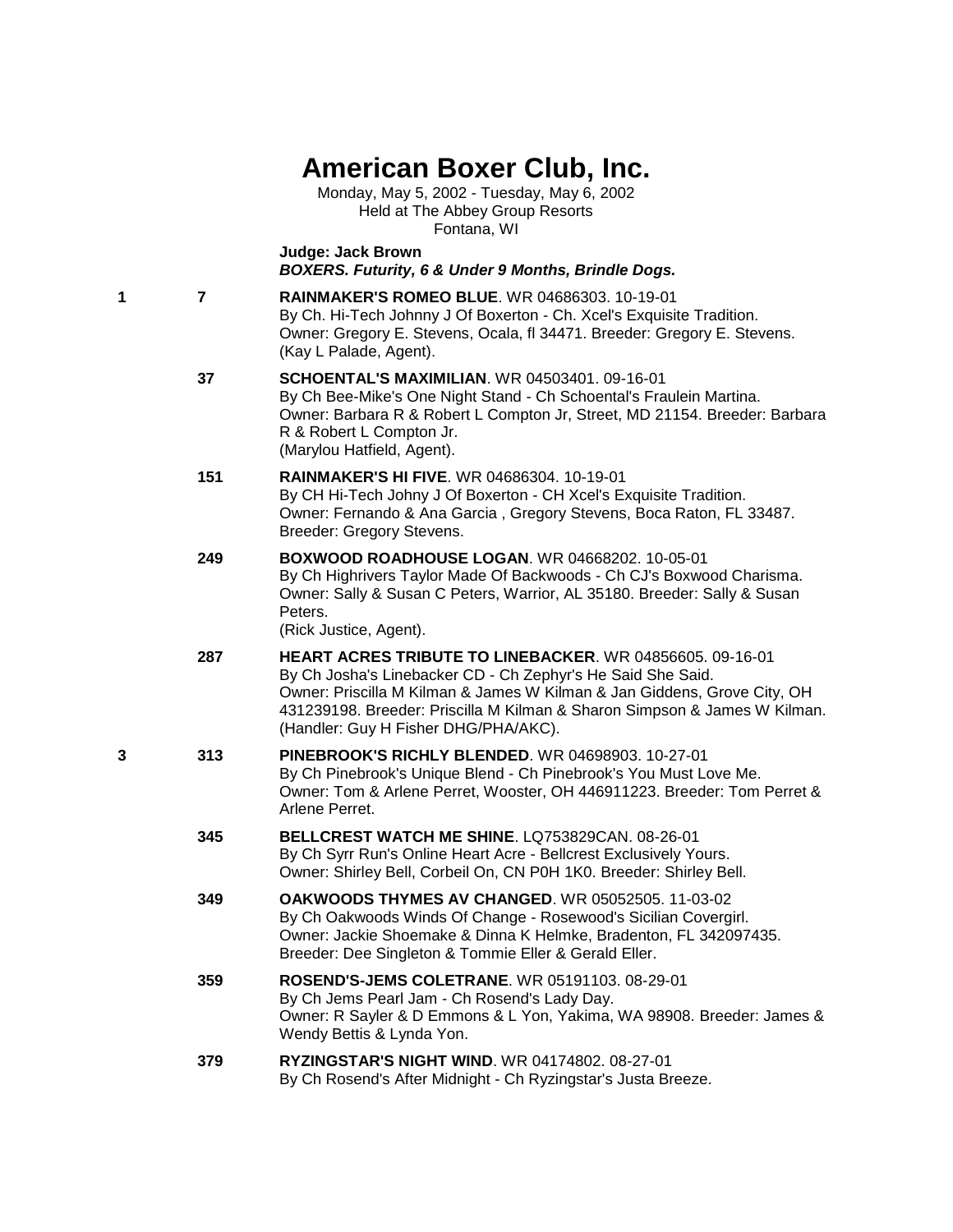|   |     | Owner: Jennifer Paul & Patricia Healy, Denver, CO 802182209. Breeder:<br>Howard E Engel & B & A & M Eisele.                                                                                                                                               |
|---|-----|-----------------------------------------------------------------------------------------------------------------------------------------------------------------------------------------------------------------------------------------------------------|
| Α | 419 | <b>CARILLON ON TOUR WITH TAYLOR MADE. WR 04837202. 10-23-01</b><br>By Ch High River's Taylor Made Of Backwood - Ch CJ's Picture Perfect Of<br>Rummer Run.<br>Owner: Cindy Suarez, Ozark, AL 363609635. Breeder: Cindy Suarez.                             |
| 4 | 425 | CARILLONS PICTURE OF TICKER. WR 04837201. 10-23-01<br>By Ch Highrivers Taylor Made Of Backwoods - Ch CJ's Picture Perfect Of<br>Rummer Run.<br>Owner: Cindy Suarez, Ozark, AL 363609535. Breeder: Cindy Suarez.<br>(Debbie Struff, Agent).                |
|   | 431 | <b>CARILLON TAYLOR MADE FAIRWAY LEGEND.</b> WR 04837203. 10-23-01<br>By Ch Highrivers Taylor Made Of Backwoods - Ch CJ's Picture Perfect Of<br>Rummer Run.<br>Owner: Cindy Suarez, Ozark, AL 363609635. Breeder: Cindy Suarez.<br>(Debbie Struff, Agent). |
|   | 435 | JAEGERHOUSE PINNACLE DE DEBRIA, LQ765394CAN, 08-23-01<br>By Jaegerhouse's Der Spieler - Jaegerhouse's Flirtation.<br>Owner: Verena M Jaeger & D S Russell, Stouffville, ON, CN L4A 7X3. Breeder:<br>D S Russell & Verena M Jaeger.                        |
|   | 497 | IRONDALE'S BILL OF RIGHTS. WR 05191104. 08-29-01<br>By Ch Jems Pearl Jam - Ch Rosend's Lady Day.<br>Owner: Melissa Sheehan, San Leandro, CA 94577. Breeder: James & Wendy<br>Bettis & Lynda Yon.                                                          |
| 2 | 505 | <b>BREHO I BEE SHININ'. WR 04824802. 10-18-01</b><br>By Ch Jems Pearl Jam - Ch Breho I Bee Blazin'.<br>Owner: Brenda Stuckey & Therese Galle, Jonesboro, LA 71251. Breeder:<br>Brenda Stuckey & Theresa Galle.                                            |
|   | 561 | <b>DOO DAH'S MARKET WATCH.</b> WR 04648904. 09-23-01<br>By Ch Doo Dah's Pot Of Gold - Ch Logan Elm's Xanadoo Dah.<br>Owner: Kari Hammer-Phillips & Jeff Phillips & Jeff Yocca, Stoutsville, OH<br>431549627. Breeder: Sheryll Frederick.                  |
|   |     | BOXERS. Futurity, 6 & Under 9 Months, Fawn Dogs.                                                                                                                                                                                                          |
| 2 | 77  | HOLLAND'S INFINITE JUSTICE. WR 04635902. 10-04-01<br>By CH. Hi-Tech's Johnny J Of Boxerton - CH. Holland's Lady Di.<br>Owner: Linda Holland, Lynn, MA 01904. Breeder: Linda Holland.<br>(Debbie Struff, Agent).                                           |
| 4 | 153 | <b>DENBAR'S JAILHOUSE ROCK. WR 04228510. 09-23-01</b><br>By Ch. Denbar's Rock N Roll King - Denbar's Dancin In The Moonlight.<br>Owner: Bill & M Hargreaves & Annette Clark, Salt Lake City, Ut 84103. Breeder:<br>Annette Clark.                         |
| 1 | 175 | PATRIOT'S FREEDOM'S CORNERSTONE. WR 06093901. 08-28-01<br>By Ch Skidoo's Gotcha - Ch Bayview Rising Star.<br>Owner: Mike & Dianne Haas, El Sobrante, CA 94803. Breeder: Mike & Dianne<br>Haas.<br>(Cheryl A Cates, Agent).                                |
|   | 259 | BENTBROOKS CHIP OFF THE OLD BLOCK. WR 04184904. 08-24-01<br>By Bentbrook's Blue Chip - Bentbrook's High Noon Legacy.                                                                                                                                      |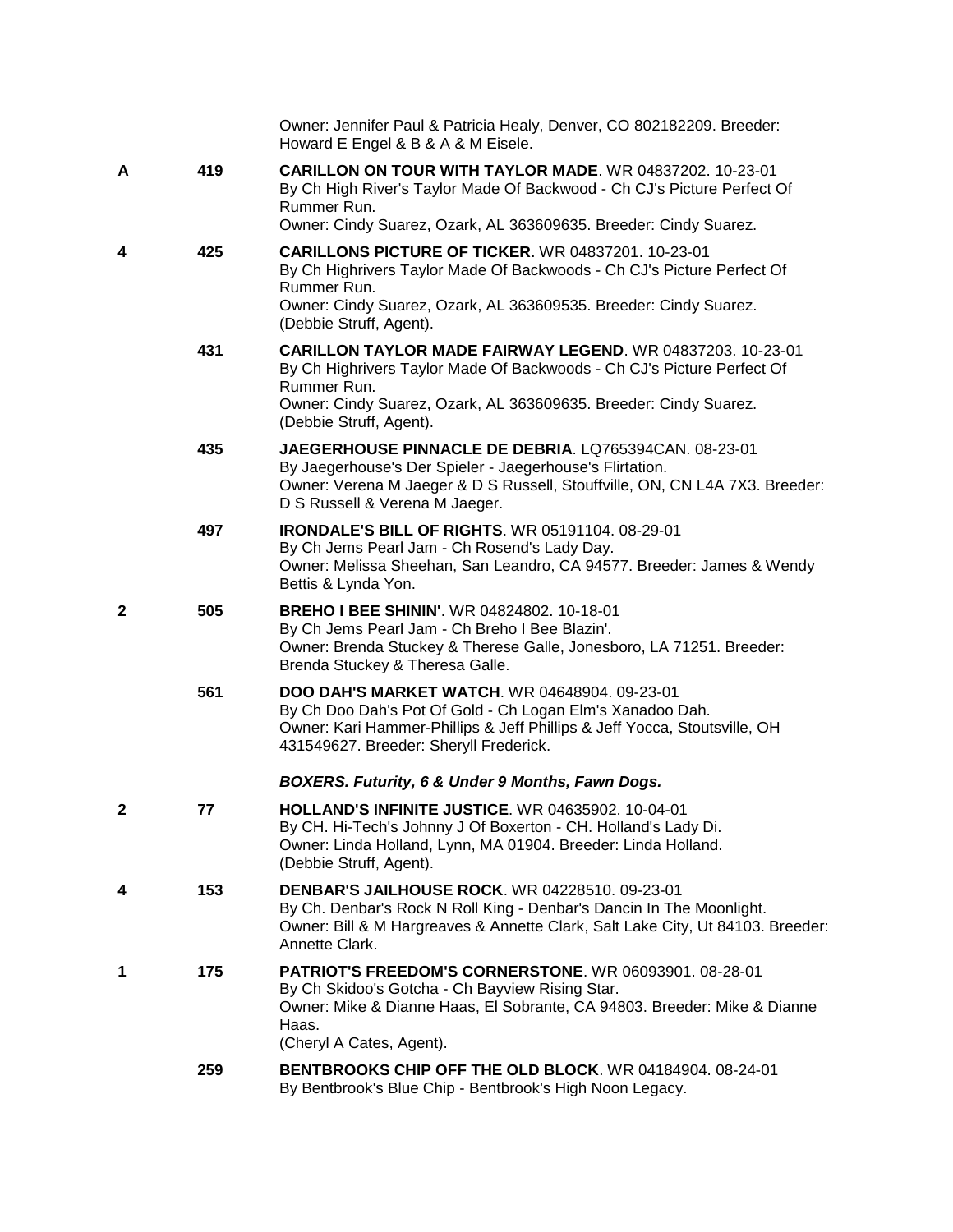|   |     | Owner: Barb Carroll, Wisconsin Rapids, WI 54494. Breeder: Barb Carroll.<br>(Terri Galle, Agent).                                                                                                                                                                                                               |
|---|-----|----------------------------------------------------------------------------------------------------------------------------------------------------------------------------------------------------------------------------------------------------------------------------------------------------------------|
| A | 289 | <b>HEART ACRES LINK TO LINEBACKER. WR 04856603. 09-16-01</b><br>By Ch Josha's Linebacker CD - Ch Zephyr's He Said She Said.<br>Owner: Priscilla M Kilman & James W Kilman, Grove City, OH 431239198.<br>Breeder: Priscilla M Kilman & Sharon Simpson & James W Kilman.<br>(Handler: Guy H Fisher DHG/PHA/AKC). |
|   | 303 | HI-TECH'S BOUND FOR GLORY. WR 05700301. 11-01-01<br>By Ch Hi-Tech's Impresario - Ch Hi-Tech's Matisse.<br>Owner: Zoila A Truesdale & Dr William Truesdale, Seekonk, MA 027713926.<br>Breeder: Zoila A Truesdale & Dr William Truesdale.<br>(Handler: Kimberly Pastella).                                       |
|   | 317 | PINEBROOK'S LEGACY. WR 04698902. 10-27-01<br>By Ch Pinebrook's Unique Blend - Ch Pinebrook's You Must Love Me.<br>Owner: Tom & Arlene Perret, Wooster, OH 446911223. Breeder: Tom & Arlene<br>Perret.                                                                                                          |
| 3 | 355 | BLUE SKY'S TOP DOG. WR 05005006. 11-04-01<br>By Ch Kenasher's Top Salesman - Syrr Run's Krystal Blue Sky.<br>Owner: Lisa Hendrix, Dacula, GA 30019. Breeder: Lisa Hendrix.<br>(Sherry Johnson, Agent).                                                                                                         |
|   | 357 | <b>OMEGA'S MAXIMUS. WR 04379502. 09-23-01</b><br>By Ch Owlay's Show Off Of Salgray - Ch Omega's Envy Of Wit's End.<br>Owner: James L & Lucille Jackson, Oakton, VA 22124. Breeder: James L &<br>Lucille Jackson.<br>(Mary Lou Hatfield, Agent).                                                                |
|   | 381 | <b>RYZINGSTAR'S LAST CALL. WR 04174601. 08-28-01</b><br>By Ch Holly Lane's Wild As The Wind - Ch Rosend's Unforgettable.<br>Owner: Patricia Healy & Howard Engel, Brighton, CO 806036203. Breeder:<br>Patricia Healy.                                                                                          |
|   | 385 | <b>DAJON'S ONR FORTHE ROAD.</b> WR 04174602. 08-28-01<br>By Ch Holly Lane's Wild As The Wind - Ch Rosend's Unforgettable.<br>Owner: Rosalind Francis & Patricia Healy, Windsor, CO 805500010. Breeder:<br>Patricia Healy.                                                                                      |
|   | 421 | <b>PENTASTAR'S PT CRUISER. WR 04537501. 10-11-01</b><br>By Pentastar's Strut N Thunder - Charmer's Echo Of Penastar.<br>Owner: Connie Schultz & Louis J Schultz, Hickory Hills, IL 604571012. Breeder:<br>Connie Schultz & Louis J Schultz Jr.                                                                 |
|   | 423 | <b>SENTRY'S PLAYING HARDBALL. WR 04077801. 08-11-01</b><br>By Ch Sentry's High Time - Bartel's Cricket.<br>Owner: Christine Stander & E Champley & Joanna Wojciechowski, Garden City,<br>MI 48135. Breeder: Christine Stander.                                                                                 |
|   | 491 | <b>BREHO'S GIVEN TO FLY. WR 04824804. 10-18-01</b><br>By Ch Jems Pearl Jam - Ch Breho I Bee Blazin.<br>Owner: Connie Back & Brenda Stuckey, River Ridge, LA 70123. Breeder:<br>Brenda Stuckey & Theresa Galle.                                                                                                 |
|   | 523 | <b>BREHO I BEE REDDEE.</b> WR--048248. 10-18-01<br>By Ch Jems Pearl Jam - Ch Breho I Bee Blazin'.<br>Owner: Brenda Stuckey & Theresa Galle, Jonesboro, LA 71251. Breeder:<br>Brenda Stuckey & Theresa Galle.                                                                                                   |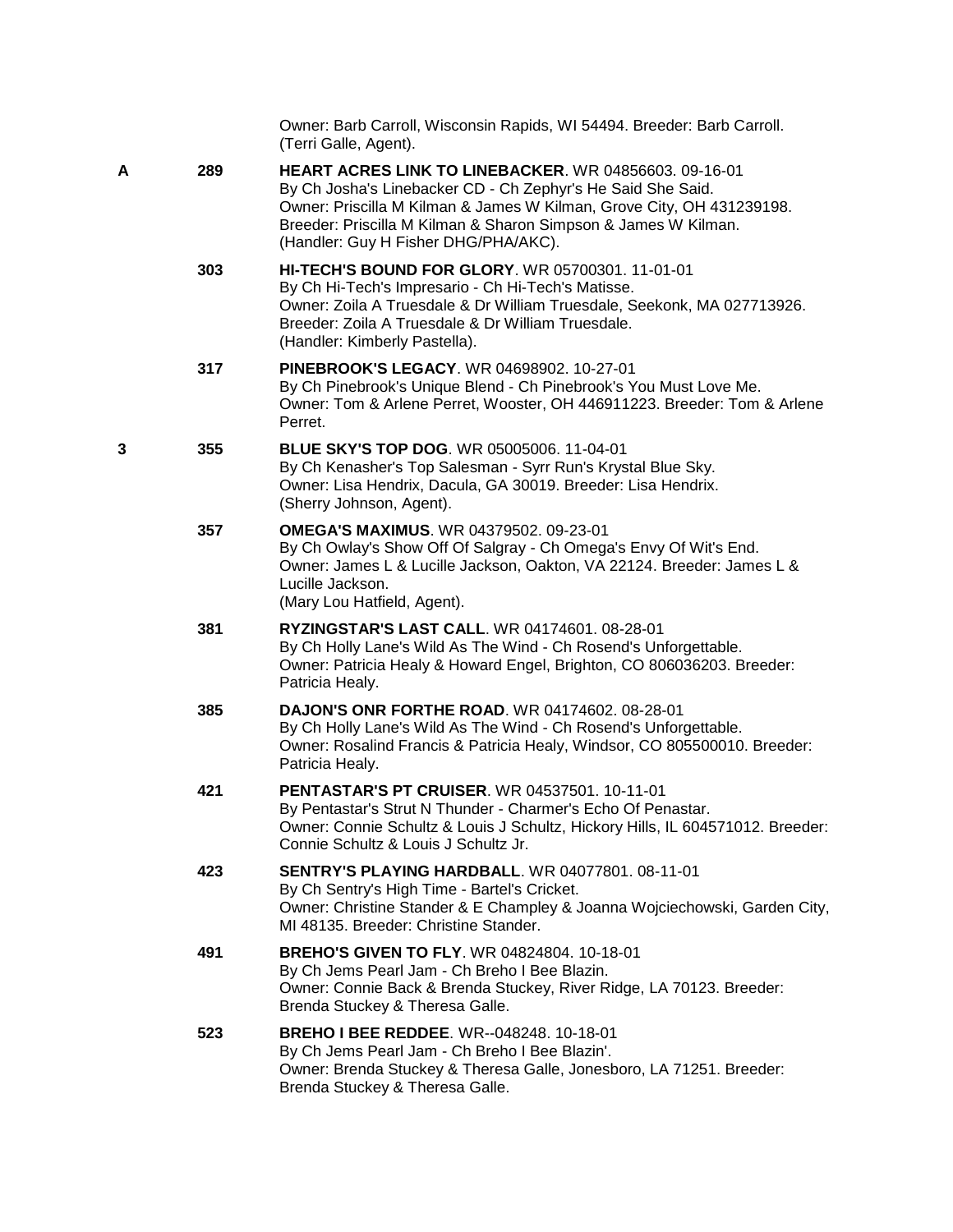*BOXERS. Futurity, 9 & Under 12 Months, Brindle Dogs.*

|   | 35  | <b>SALGRAY'S WHO'S ON FIRST. WR 03254205. 06-13-01</b><br>By Ch Salgray's Black Tie - Ch Salgray's Isabella.<br>Owner: Jane Hamilburg-Guy & Victoria Guy & Patricia S Harrah, Mansfield, MA<br>02048. Breeder: Jane Hamilburg-Guy & Victoria Guy & Patricia S Harrah.<br>(Marylou Hatfield, Agent). |
|---|-----|-----------------------------------------------------------------------------------------------------------------------------------------------------------------------------------------------------------------------------------------------------------------------------------------------------|
|   | 39  | <b>BAVARIA'S ABSOLUTELY STUNNING. WR 02951004. 05-28-01</b><br>By Ch Interlude's Bavarian Hummel - Ch Barvaria's Take A Chance On Me.<br>Owner: Vera Albers & Keith Gill, Waukegan, IL 60085. Breeder: Vera Albers.                                                                                 |
| 4 | 155 | <b>LYNBARY' BEAU LANE. LN 740495. 07-07-01</b><br>By Ch Berlane's Causing An Uproar - Ch Lynbary's Centerfold.<br>Owner: Litsa Duphette& B Green, Quebec, cn jos1ko. Breeder: L&b Green &<br>Lianne Green.<br>(Nora McGriskin, Agent).                                                              |
| А | 165 | <b>BALDR'S DNA SUPREME. WR 02444802. 05-13-01</b><br>By Ch Storybooks Rip It Up - Ch Baldr's Jaz Jaz-Z Jaz-Z-Z.<br>Owner: K & C Robbins & R & S Cormier, Newnan, GA 302635038. Breeder:<br>Robert D Conrad.<br>(Michael Shepherd, Agent).                                                           |
|   | 237 | <b>WARZONE'S TUEBOR. WR 04490902. 07-08-01</b><br>By Ch Garnsey's Mad Max - Greenfield's Schemes'N'Dreams.<br>Owner: Jeri Ketchum & Ron Gubry, Grand Ledge, MI 48837. Breeder: M Balzer.<br>(Handler: Guy H Fisher DHG/PHA/AKC).                                                                    |
|   | 327 | <b>KEILANN'S DANCIN'N THE MOONLITE. WR 03590101. 07-03-01</b><br>By Ch Ein-von's Dock Of The Bay - Ch Ein-von's Keilann Expressions.<br>Owner: Sandra U Gaynor, E Freetown, MA 027171009. Breeder: Sandy Gaynor<br>& Zwei A Pierson & Frank Gaynor.                                                 |
| А | 389 | MERICAL'S RING OF FIRE. WR 03282806. 06-18-01<br>By Ch Maxl's Golden Boy - Merical's Dark Princess.<br>Owner: William & Sherry Mielke, Searcy, AR 72143. Breeder: Meredith Medler &<br>Calvin Gruver.                                                                                               |
|   | 395 | <b>BAVARIA'S WHAT WOMEN WANT. WR 02951005. 05-28-01</b><br>By Ch Interlude's Bavarian Hummel - Ch Bavaria's Take A Chance On Me.<br>Owner: Tom & Jana Bennett & Vera Albers, Round Lake Park, IL 60073.<br>Breeder: Vera Albers.                                                                    |
|   | 471 | CACHET'S EXCLUSIVE DESIGN. WR 04317801. 07-27-01<br>By Ch Jaegerhouse's Adonis - Cachet's Solitaire.<br>Owner: L Magowitz & L Tibbitts-Ridings, Troy, NY 12180. Breeder: Len<br>Magowitz.                                                                                                           |
| 2 | 493 | BROOKWOOD'S DAYDREAM BELIEVER. WR 03959901. 06-20-01<br>By Ch Brookwood's Dream Dancer - Brookwood's Place Your Bets.<br>Owner: Kenneth Andrake & Lee Ann Brooks, Brandenburg, KY 40108. Breeder:<br>Lee Ann Brooks & Bethany Glenn.                                                                |
|   | 507 | <b>EVERGREEN'S KING JAMES. WR 03798503. 06-20-01</b><br>By Ch Evergreen Big Shot Elanwood - Evergreen's Wild Thing.<br>Owner: Carol Ann Misna & Jane E Flowers, Savage, MN 55378. Breeder:<br>Stanley D & Jane E Flowers.                                                                           |
|   | 511 | <b>EVERGREEN'S CHESAPEAKE. WR 03798506. 06-20-01</b><br>By Ch Evergreen Big Shot Elanwood - Evergreen Wild Thing.                                                                                                                                                                                   |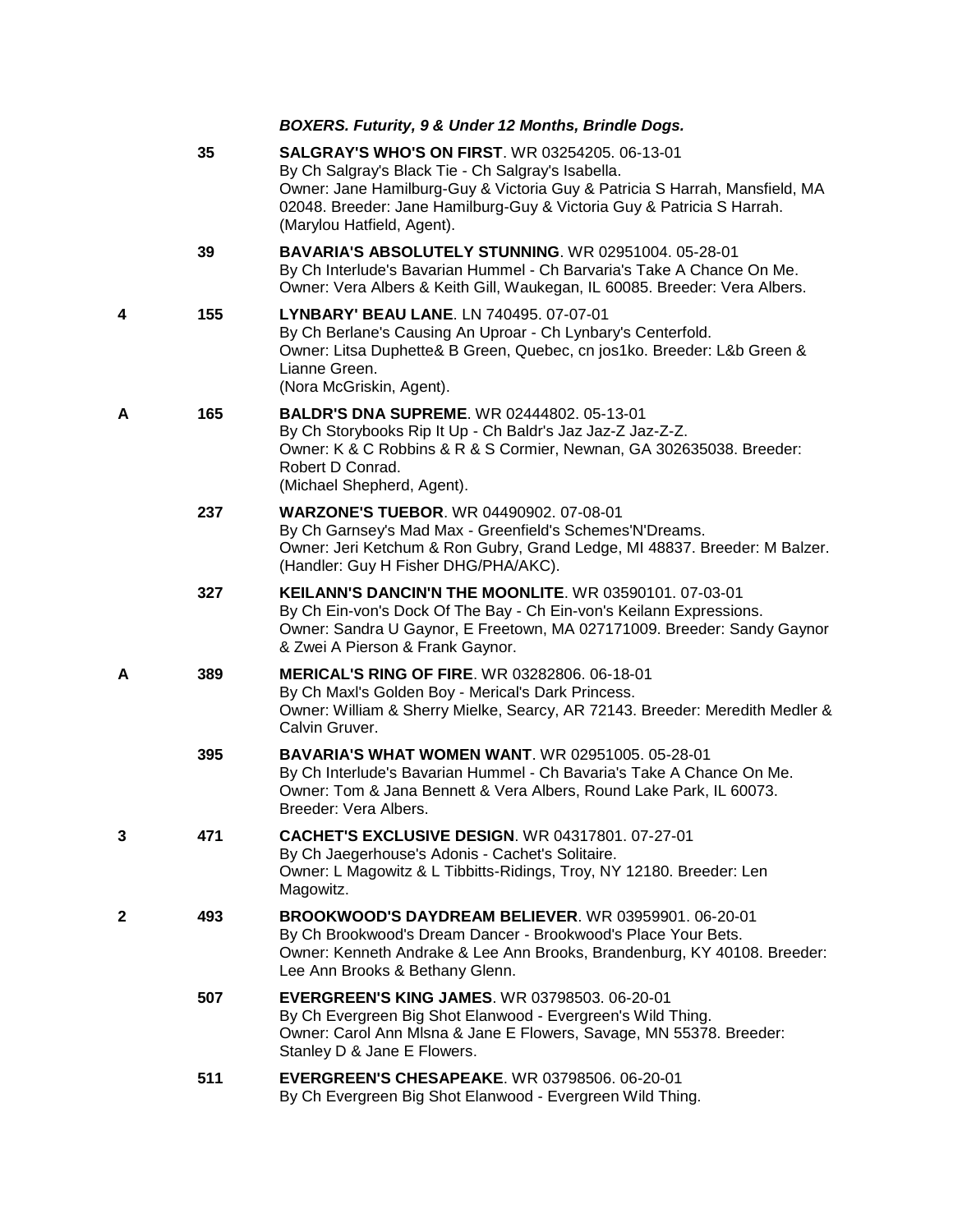|              |     | Owner: Robert & Christine Friend & J Flowers, Annapolis, MD 21401. Breeder:<br>Jane E & Stanley D Flowers.                                                                                                                                          |
|--------------|-----|-----------------------------------------------------------------------------------------------------------------------------------------------------------------------------------------------------------------------------------------------------|
|              | 525 | ELHARLEN'S CLASSIC DESIGN. LJ744763CAN. 05-26-01<br>By Lynbarry's Dylan's Choice - Elharlen's Feature Story.<br>Owner: Eleanor & Harold Foley, South Rawdon, NS, CN B0N 1Z0. Breeder:<br>Eleanor & Harold Foley.                                    |
|              | 529 | ELHARLEN'S BY REQUEST. LJ738005CAN. 05-07-01<br>By Ch Elharlen's Your Choice - Elharlen's Kashmere.<br>Owner: Eleanor & Harold Foley, South Rawdon, NS, CN B0N 1Z0. Breeder:<br>Eleanor & Harold Foley.                                             |
| 1/BPF        | 557 | <b>BROOKWOOD'S MYSTIC WARRIOR. WR 03959902. 06-20-01</b><br>By Ch Brookwood's Dream Dancer - Brookwood's Place Your Bets.<br>Owner: Lee Ann Brooks & Ed Scott & & Kenneth Andrake, Ghent, KY 41045.<br>Breeder: Lee Ann Brooks.                     |
|              |     | BOXERS. Futurity, 9 & Under 12 Months, Fawn Dogs.                                                                                                                                                                                                   |
| 4            | 11  | <b>U-BET NO SECOND CHOICE. WR 02938906. 06-02-01</b><br>By Ch Abby-Rose's Calvin Klein - U-Bet Gold Bonus.<br>Owner: Joan Ingram, Grass Valley, CA 95945. Breeder: Joan Ingram.<br>(Sonda Peterson, Agent).                                         |
| $\mathbf{2}$ | 21  | <b>RAKLYNS SHOWBOAT. WR 02787101, 05-10-01</b><br>By Ch. Hi-Tech Johnny J Of Boxerton - Ch. Raklyns Celebration.<br>Owner: Guido Tafur & Susan Tafur, Midlothian, VA 23114. Breeder: Debbie<br>Struff & Erin Struff.<br>(Kimberly Pastella, Agent). |
| 1            | 71  | RAKLYN'S SHOWTIME. WR 02787104. 05-10-01<br>By Ch Hitech Johnny J Of Boxerton - Ch Raklyn's Celebration.<br>Owner: Judy & Allison Wood, Loundenville, NY 12211. Breeder: Debbie & Erin<br>Struff.                                                   |
|              | 205 | <b>KARMEL'S TAKE A CHANCE ON ME. WR 03573606. 06-28-01</b><br>By Ch Arriba Talisman Ego - Ch Catera's Thats The Ticket.<br>Owner: Sharon Taylor & K Wilson, Glen Burnie, MD 21060. Breeder: Karin H<br>Wilson.                                      |
| 3            | 269 | <b>RAKLYNS STEALING THE SHOW.</b> WR 02787103. 05-10-01<br>By Ch Hi-Tech Johnny J Of Boxerton - Ch Raklyns Celebration.<br>Owner: Erin Struff & Debbie Struff, Bolton, CT 06043. Breeder: Erin Struff &<br>Debbie Struff.                           |
|              | 319 | <b>PINEBROOK'S WISH UPON A STAR. WR 03488502, 07-13-01</b><br>By Ch Pinebrook's Unique Blend - Ch Pinebrook's Obsession.<br>Owner: Tom & Arlene Perret, Wooster, OH 446911223. Breeder: Tom Perret &<br>Arlene Perret.                              |
|              | 335 | <b>PETRIE'S RED SKY AT NIGHT. WR 03387207. 07-07-01</b><br>By Ch Scarborough Hotel California - Ch Petrie's First Watch.<br>Owner: Jean & Jerry Shields, Seminole, FL 33776. Breeder: Jean & Jerry<br>Shields.                                      |
|              | 407 | ALJO'S YOU LIGHT UP MY LIFE LARRICH. WR 03864402. 06-26-01<br>By Ch LaRich Starstrid'r By The Bay - Ch Aljo's Ava Maria.<br>Owner: Hazel H McManus & L G McManus, Tulsa, OK 74128. Breeder: Alma<br>Hartsell.<br>(Jeff Crouse, Agent).              |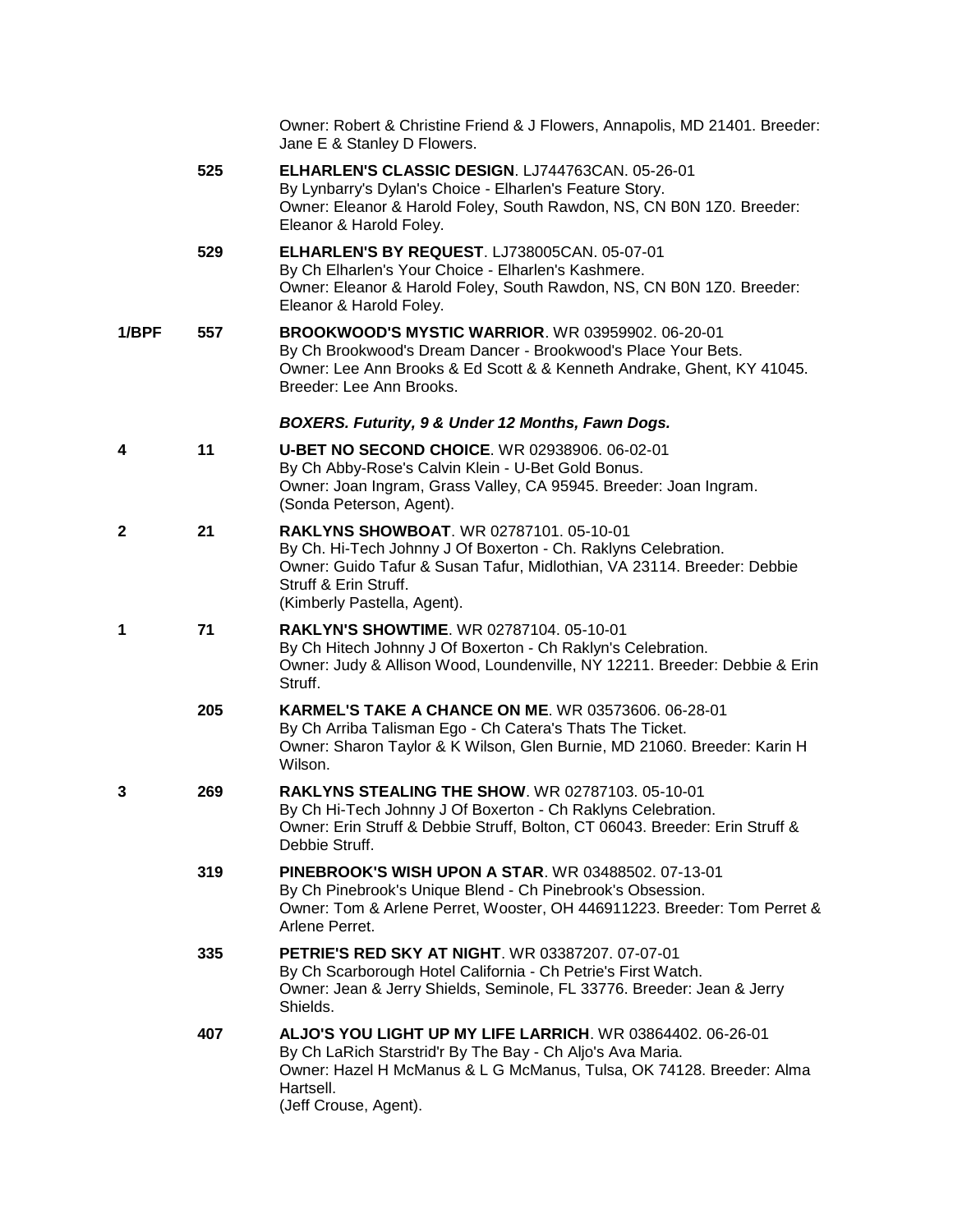|   | 455 | <b>LARICH STAR LINK TO HI-STANDS. WR--03679802. 06-13-01</b><br>By Ch Elharlen's Yactsman - LaRich Star Maker By The Bay.<br>Owner: Charlie & LaVerne Howard, Paola, KS 66071. Breeder: LaVerne<br>Howard.<br>(Lori McClain, Agent).                                           |
|---|-----|--------------------------------------------------------------------------------------------------------------------------------------------------------------------------------------------------------------------------------------------------------------------------------|
|   | 461 | <b>FIRESTAR'S BIG BAND EXPRESS. WR 02888102. 05-25-01</b><br>By Ch Bravo's Dance Master - Ch Firestar's Carnival.<br>Owner: Diane E Boyle & Elizabeth J Cavanaugh, Chicago, IL 60630. Breeder:<br>Owners.<br>(Jerry W Bryant, AKC Registered Handler).                         |
|   | 515 | <b>EVERGREEN CHAIRMAN OF THE BOARD. WR 03798505. 06-20-01</b><br>By Ch Evergreen Big Shot Elanwood - Evergreen's Wild Thing.<br>Owner: Norris & Judith Davidson & Jane Flowers, Pagosa Springs, CO 81147.<br>Breeder: Stanely D & Jane E Flowers.<br>(Stan Flowers, Agent).    |
|   | 517 | <b>STEPH J'S TEXAS SUN FLAIR. WR 02871305. 06-01-01</b><br>By Steph J's Catch A Wave - Ch Steph J's Texas Two Step.<br>Owner: Stephanie Jenks, Kingwood, TX 77339. Breeder: Stephanie Jenks.<br>(Terri Galle, Agent).                                                          |
|   | 527 | ELHARLEN'S BY DESIGN. LJ738008CAN. 05-07-01<br>By Ch Elharlen's Your Choice - Elharlen's Kashmere.<br>Owner: Eleanor & Harold Foley, South Rawdon, NS, CN B0N 1Z0. Breeder:<br>Eleanor & Harold Foley.                                                                         |
|   |     | BOXERS. Futurity, 12 & Under 15 Months, Brindle Dogs.                                                                                                                                                                                                                          |
| 4 | 103 | LATTALANE'S CHAPTER TWO. WR 02404001. 05-05-01<br>By Ch Storybook's Rip It Up - Ch Savoye's Shantilli Lace.<br>Owner: Thomas & Carol Latta, Blue Sproings, MO 64014. Breeder: Thomas &<br>Carol Latta.                                                                         |
| 2 | 159 | ENCORE'S JUDGEMENT DAY. WR 02973401. 03-28-01<br>By Ch Berlane's Causin A Uproar CD - Ch Encores Allure.<br>Owner: Cheryl Cates, Exeter, CA 93221. Breeder: Cheryl A Cates.                                                                                                    |
|   | 181 | LATTALANE'S BREAKING STORY. WR 02404004. 05-05-01<br>By Ch Storybooks Rip It Up - Ch Savoye's Shantilli Lace.<br>Owner: William & Rhonda Tillman & Thomas & Carol Latta, Theodore, AL<br>36582. Breeder: Thomas & Carol Latta.                                                 |
| 1 | 231 | <b>IRONDALE'S UNCOMMON VALOR. WR 01801002. 03-02-01</b><br>By Ch Rosend's After Midnight - Ch Reward's Free N' Easy Vierra.<br>Owner: Brett & Kellie Doty, Temecula, CA 925923077. Breeder: Jeanne Vierra &<br>Susan Jackson & James & Wendy Bettis.<br>(James Bettis, Agent). |
| 3 | 263 | <b>SKIDOO'S WILD CARD.</b> WR 02537201. 04-03-01<br>By Ch Bix-L's Ricolchet To Greyhawk - Skidoo's Chelsea Girl.<br>Owner: Ed & Wendy Morawski, Vallejo, CA 94591. Breeder: Wendy Morawski &<br>Steve & Leslie Dawson.<br>(Wendy Bettis, Agent).                               |
|   | 305 | <b>BOXELLA'S BLACK JACK II. WR 01315802. 02-11-01</b><br>By Ch Brookwood's Tribute To Boxella - Ch Boxella's Future Edition.                                                                                                                                                   |

Owner: Joseph Heine, Cincinnati, OH 45247. Breeder: Joseph Heine.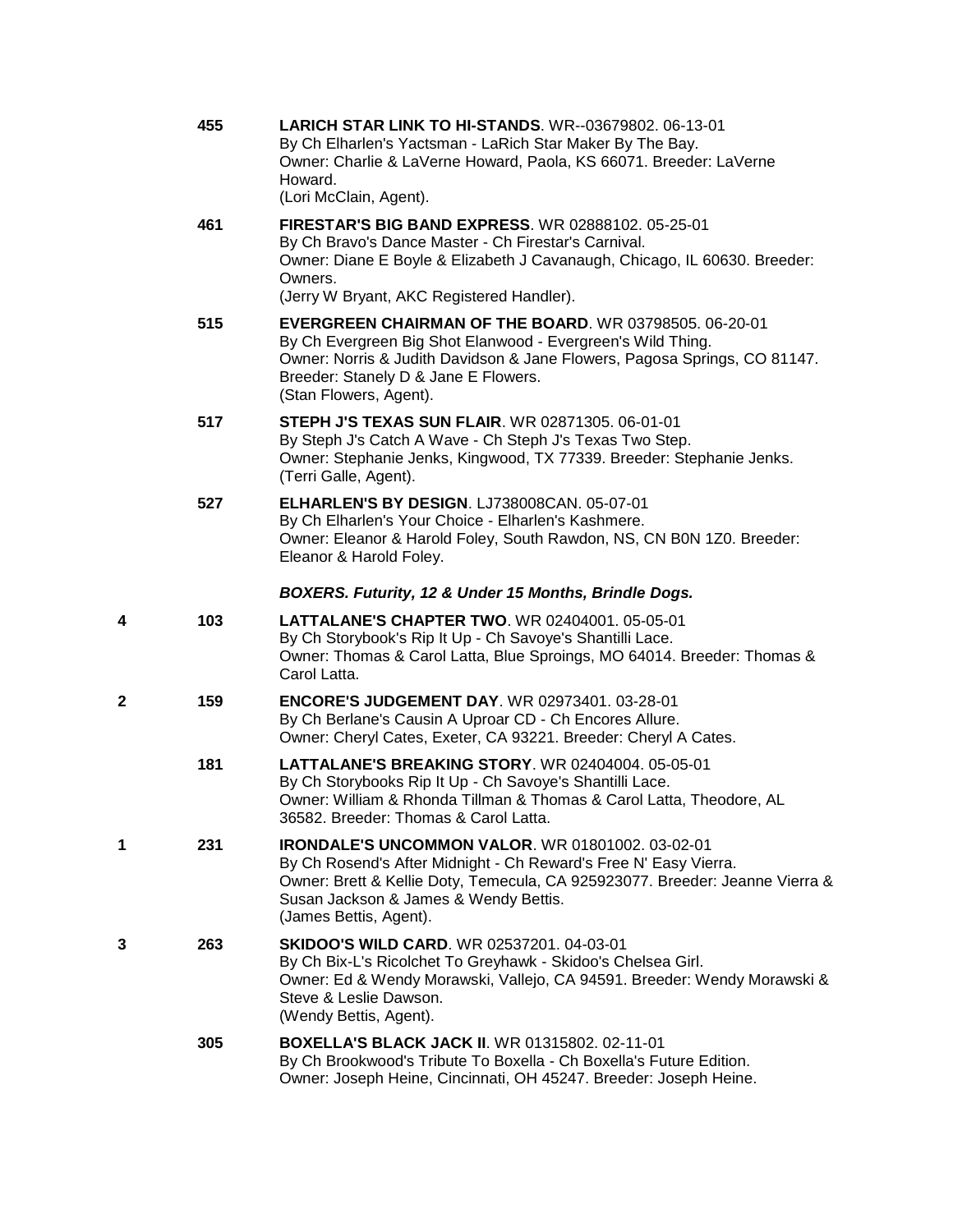|   | 401 | <b>HIGO'S GOLD'N FANFARE.</b> WR 01528101, 02-20-01<br>By Ch Holly Lane's Fantan Of Teohlin - Higo's Gold'n Reflections.<br>Owner: Coleman Cook & William Slabodnick & Edward Hidalgo, Grove City, OH<br>43123. Breeder: Edward Hidalgo.                                                     |
|---|-----|----------------------------------------------------------------------------------------------------------------------------------------------------------------------------------------------------------------------------------------------------------------------------------------------|
|   | 441 | <b>VISIONS ROCK X SUPREME GENES. WR 02728107. 04-27-01</b><br>By Visions Supreme Genes - Ch Visions Rantin N Raven.<br>Owner: C J Hunt, Montclair, CA 91763. Breeder: C J Hunt.                                                                                                              |
|   | 477 | <b>VANCROFT'S THE TRUTH IS. WR 03021802. 05-07-01</b><br>By Ch Moon Valley That's My Story - Scarborough Vancroft So Vain.<br>Owner: Deborah L Clark & Mary A Simmons & Virginia Zurflieh, Palm City, FL<br>349905669. Breeder: Virginia Zurflieh & Deborah Clark.<br>(Kay L Palade, Agent). |
|   |     | BOXERS. Futurity, 12 & Under 15 Months, Fawn Dogs.                                                                                                                                                                                                                                           |
| 2 | 73  | <b>BRUSH HILL'S HEAD HONCHO.</b> WR 01797401. 03-21-01<br>By Ch Minstrel's Mannheim Steamroller - Brush Hill's Morning Glory.<br>Owner: Ellen Bradley & Gina Savage, Milton, MA 02186. Breeder: Ellen Bradley.<br>(Marianne Claflin, Agent).                                                 |
| 3 | 119 | <b>KENASHER'S TOP GUN. WR 02599801. 03-17-01</b><br>By Ch Kenasher's Top Salesman - Ch Kenasher's Colony Lace.<br>Owner: Lisa R Crowder & Ken & Sherry Johnson, Conyers, Ga 30013. Breeder:<br>Ken & Sherry Johnson.                                                                         |
| 4 | 123 | <b>TRIPLE CROWN'S GOLDEN BEAR. WR 02140901. 03-08-01</b><br>By Ch Minstrel's Mannheim Steamroller - Triple Crown's Spellbound.<br>Owner: Cathy & William Sylvester & Dave & Nance Sparks, Elverson, PA<br>19520. Breeder: Cathy Sylvester & William Sylvester.<br>(Tami Mishler, Agent).     |
|   | 183 | <b>PAWPRINT'S SHARPER IMAGE. WR 01834203. 03-29-01</b><br>By Ch Rosend's Booker T - Ch Rosend N PawPrint's New Year.<br>Owner: Floyd Watson & Kennedy Watson & Christina Ghimenti, Oakland, CA<br>94605. Breeder: Christina Ghimenti.<br>(James Bettis, Agent).                              |
|   | 201 | <b>BJAY'S NIGHT MOVES. WR 01663803. 02-13-01</b><br>By Ch Bayview Strides Ahead - Ch Skidoo's Special Blend Of Cabernet.<br>Owner: Charles W Coull, Tiffin, OH 44883. Breeder: Les Cline.<br>(Ann E Keil, Agent).                                                                            |
| А | 309 | <b>SUNDARBY'S BROPAT STARCHASER. WR 01551301. 02-10-01</b><br>By Ch Sundarby's Captain Fantastic - Ch Bropats Midnight Cinderella.<br>Owner: Linda Lee Brown, Fort Myers, FL 33912. Breeder: Patricia A Brown &<br>Dawn Darby.                                                               |
|   | 353 | <b>WESTPHALIA'S TANNER THE LEGEND. WR 02042501, 02-08-01</b><br>By Ch Westphalias Legends Of Thor - Westphalias Fantestique.<br>Owner: K E Camden & F Valk, Columbus, OH 432162436. Breeder: K E<br>Camden & F Valk.<br>(A E Keil, Agent).                                                   |
|   | 371 | <b>HI-TECH EIN VON JUST A DREAM. WR 02958603. 03-25-01</b><br>By Ch Hi-Tech Johnny J Of Boxerton - Ch Ein-Von's Dreams Come True.<br>Owner: Dr William C Truesdale & Zoila Truesdale, Seekonk, MA 027713926.<br>Breeder: Z A & Vickie Pierson & Mrs Z Truesdale & V Oelerich.                |

(Kimberly Pastella, Agent).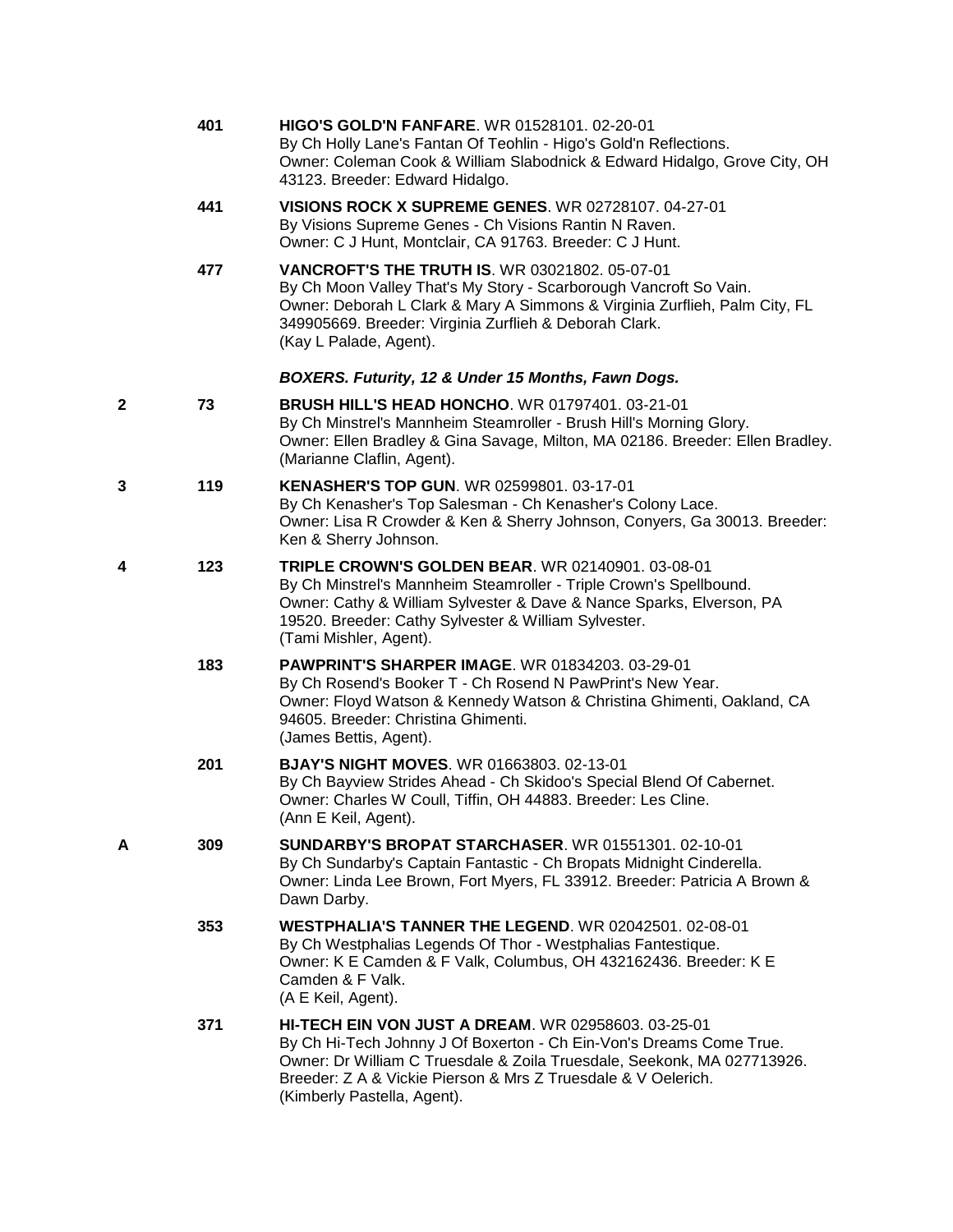| A            | 391 | <b>HI-TECH EIN VON DREAM MAKER. WR 02958604. 03-25-01</b><br>By Ch Hi-Tech Johnny J Of Boxerton - Ch Ein-Von's Dreams Come True.<br>Owner: Lin Chiznhunj & Dr William & Mrs Zoila Truesdale, Flushing, NY 11355.<br>Breeder: Mrs Zoila Truesdale & Zwei A & V L Pierson & V Oelerich.<br>(Kimberly Pastella, Agent). |
|--------------|-----|----------------------------------------------------------------------------------------------------------------------------------------------------------------------------------------------------------------------------------------------------------------------------------------------------------------------|
| 1/BJF/BJ 485 |     | <b>CH BJAYS TRAVELING MAN. WR 01663802. 02-13-01</b><br>By Ch Bayview Strides Ahead - Ch Skidoos Special Blend Of Cabernet.<br>Owner: Cindy & Rick Walunas, Montague, MI 49437. Breeder: Les Cline &<br>Wendy Morawski.                                                                                              |
|              | 499 | <b>IRONDALE'S PUBLIC ENEMY.</b> WR 01801003. 03-02-01<br>By Ch Rosend's After Midnight - Ch Reward's Free N Easy Vierra.<br>Owner: Hannelore Renno & James Bettis & Wendy Bettis, Mira Loma, CA<br>917520003. Breeder: Jeanne Vierra & Susan Jackson & James & Wendy Bettis.                                         |
|              |     | BOXERS. Futurity, 15 & Under 18 Months, Brindle Dogs.                                                                                                                                                                                                                                                                |
|              | 33  | <b>SALGRAY'S SPEAKER OF THE HOUSE. WR 01639201. 12-24-00</b><br>By Ch Salgray's Black Tie - Ch Owlay's Heart Throb.<br>Owner: Patricia S Harrah, Greenwich, CT 06830. Breeder: R Owsik & Patricia<br>Harrah & D Laycock.<br>(Marylou Hatfield, Agent).                                                               |
| 4            | 49  | <b>SIRROCCO'S MERCUTIO. WR 00677202. 11-08-00</b><br>By Ch Sirrocco's Night's Candles - Ch Sirrocoo's Do Applaud.<br>Owner: Diane R Mallett, Summerfield, NC 27358. Breeder: Judy Wood & Diane<br>R Mallett.                                                                                                         |
| 3            | 85  | ROYAL PALMS AS GOOD AS IT GETS. WR 01127103. 11-12-00<br>By Ch Schmidttad Rhinestone Cowboy - Ch Trefoil's Peach Melba.<br>Owner: Gloria A Bower, Pt Charlotte, FL 33980. Breeder: Gloria A Bower.                                                                                                                   |
| 1            | 111 | <b>EWING'S BIG TIME OF MAXL. WR 00646201. 11-26-00</b><br>By CH Maxl's Golden Boy - CH Dasel's Attitude Is Everything.<br>Owner: DR. Mike & Jackie Bailey & Mark & Janet Ewing, West Monroe, LA<br>71291. Breeder: Mark & Janet Ewing.<br>(Lori McClain, Agent).                                                     |
| $\mathbf{2}$ | 141 | <b>EWING'S MAVERICK OF MAXL. WR 00646202. 11-26-00</b><br>By Ch Maxl's Golden Boy - Ch Dasel's Attitude Is Everything.<br>Owner: Mark & Janet Ewing, Greenwood, MO 64034. Breeder: Mark & Janet<br>Ewing.<br>(Lori McClain, Agent).                                                                                  |
|              | 415 | <b>KEE'S DOUBLE IMAGE. WR 01089001, 01-26-01</b><br>By Ch Crysto's Image Of Arriba - Sierra's Justa Wild Thing.<br>Owner: Sharon Darby, Guilford, IN 47022. Breeder: Danielle Aikman.<br>(Sherry Johnson, Agent).                                                                                                    |
|              | 481 | <b>SUNCREST'S IN HIS IMAGAE. WR 01055705, 01-09-01</b><br>By Ch Suncrest's Fifth Of A Nickel - Riegel's Rosie O'Grady CD.<br>Owner: Dorothy Usher & Esther Riegel & M Banta & G Griffin, Sarasota, FL<br>34232. Breeder: Esther Riegel & Mary Banta.<br>(B J Barnhart, Agent).                                       |
|              | 513 | <b>STEPH J'S SHOOTING STAR. WR 00359103. 11-19-00</b><br>By Ch Steph J's Detonator - Ch Steph J's Pax' Startdust.<br>Owner: Stephania Jenks, Kingwood, TX 77239. Breeder: Stephania Jenks.<br>(Terri Galle, Agent).                                                                                                  |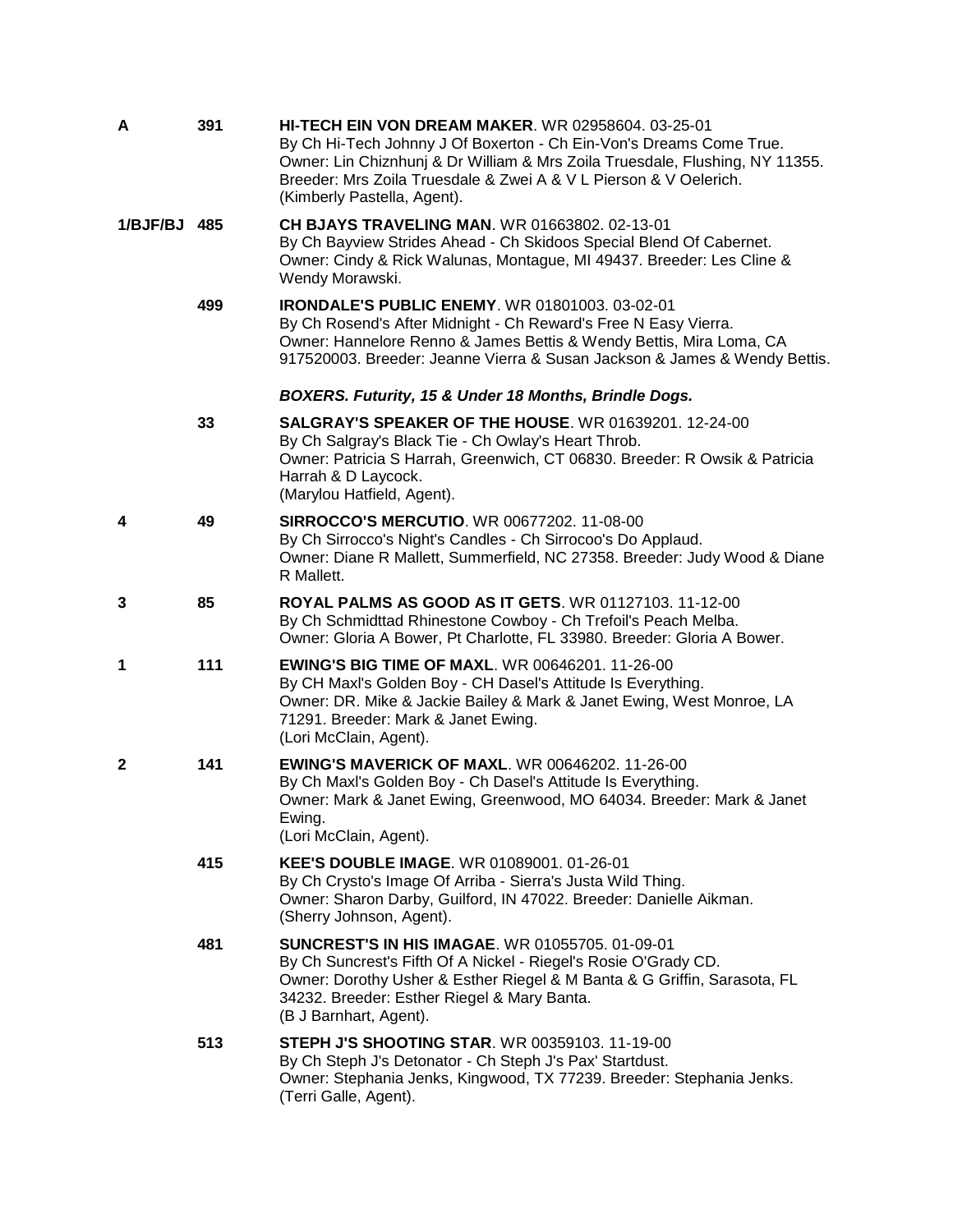|       |     | BOXERS. Futurity, 15 & Under 18 Months, Fawn Dogs.                                                                                                                                                                                                            |
|-------|-----|---------------------------------------------------------------------------------------------------------------------------------------------------------------------------------------------------------------------------------------------------------------|
|       | 45  | <b>CAPRI'S WOODS END SPELLCASTER. WR 01485605. 01-06-01</b><br>By Ch Woods End Crown Sable - Ch Rummer Run's Capri.<br>Owner: Barbara Bachman, Atlanta, GA 30327. Breeder: Barbara Bachman.<br>(Rick Justice, Agent).                                         |
| 4     | 143 | <b>EWING'S PROTEGE OF MAXL. WR 00646203. 11-26-00</b><br>By Ch Maxl's Golden Boy - Ch Dasel's Attitude Is Everything.<br>Owner: Mark & Janet Ewing, Greenwood, MO 64034. Breeder: Mark & Janet<br>Ewing.<br>(Lori McClain, Agent).                            |
|       | 145 | <b>CH VAN RIPER'S CHARISMATIC. WR 01048502. 12-25-00</b><br>By Ch Hi-Tech Johnny J Of Boxerton - Ch Van Riper's Charisma.<br>Owner: Amanda & Pete Yocum, Lewes, DE 19958. Breeder: Gail & Larry<br>Malone & Kelly Hrbek.<br>(Kimberly Pastella, Agent).       |
| 2     | 219 | <b>BEE-VEE'S BAD ANDY.</b> WR 01438101, 01-06-01<br>By Ch Hi-Tech Johnny J Of Boxerton - Bee-Vee's Laura's Theme Of EWO.<br>Owner: William A & Vicki C East, Greensboro, NC 27406. Breeder: William A &<br>Vicki C East & Earl W Overstreet.                  |
|       | 265 | <b>VAN RIPER'S HANDSOME HARRY.</b> WR 01048501, 12-25-00<br>By Ch Hi-Tech's Johnny J Of Boxerton - Ch Van Riper's Charisma.<br>Owner: Gail Malone & Lawrence Malone, Rutherford, NJ 07070. Breeder: Gail<br>Malone & Lawrence Malone & Kelly Hrbek.           |
|       | 321 | <b>PINEBROOK'S GOLDEN IMAGE. WR 01374702. 01-14-01</b><br>By Ch Pinebrook's Unique Blend - Pinebrook's Lots Of Rhythm.<br>Owner: Tom & Arlene Perret, Wooster, OH 44691. Breeder: Tom & Arlene<br>Perret.                                                     |
|       | 329 | BELCO'S LONGKISS GOODKNIGHT. WR 01316703. 12-01-00<br>By Ch Elharlens Opening Knight - Ch Belco's Butterfly Kiss.<br>Owner: Sandra U Gaynor & Elizabeth Coviello-Davis, E Freetown, MA 02717.<br>Breeder: Elizabeth Coviello Davis & Robt & Clydette Lothrop. |
|       | 341 | KORVETTE'S SIXTY SIX STING RAY. WR 00129805. 11-17-00<br>By Ch Rosewood's Show Buster - Korvette's Lil' Red Jewel.<br>Owner: K Page Conrad & D Jason Starr, Port St Lucie, FL 34984. Breeder: K<br>Page Conrad.<br>(Tammi Mishler, Agent).                    |
| 3     | 439 | <b>CACHET'S RAISE-N-KANE.</b> WR 01998901. 01-27-01<br>By Jaegerhouse's Der Spieler - Cachet's Ciara.<br>Owner: Len Magowitz & Louann Tibbitts-Ridings & Terri Kaiser, Troy, NY 12180.<br>Breeder: Len Magowitz & Louann Tibbitts-Ridings.                    |
| 1/RJF | 469 | CACHET'S ROCK-N-ROLL. WR 01998902. 01-27-01<br>By Jaegerhouse's Der Spieler - Cachet's Ciara.<br>Owner: L Magowitz & L Tibbitts-Ridings & T Kaiser, Troy, NY 12180. Breeder:<br>Len Magowitz & Lou Ann Tibbitts-Ridings.                                      |
|       | 483 | <b>SYRR RUN'S WHAT'S THE RUSH MGM. WR 01087602. 01-29-01</b><br>By Ch Huffand's-N-Arriba's One Up - Ch Syrr Run's Line Of Design.<br>Owner: Beckie Horne, St George, SC 29477. Breeder: Larry & Beckie Horne.                                                 |

*BOXERS. Futurity, 6 & Under 9 Months, Brindle Bitches.*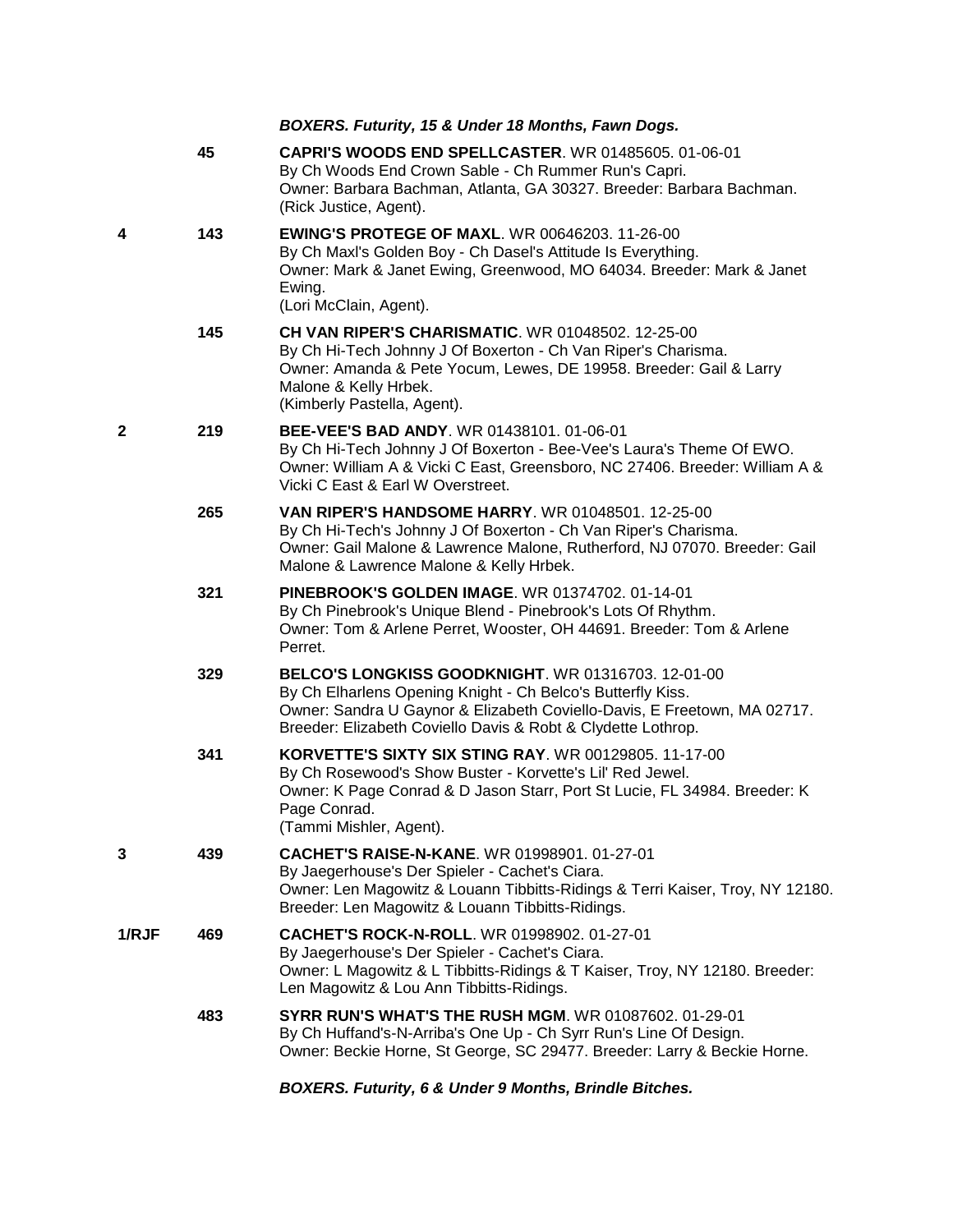| 1/RPF | 8   | <b>SPRINGBROOK'S PURSUE ME NOT. WR 04924601, 10-15-01</b><br>By Ch Arriba Talisman Ego - Ch Springbrook's Stars Shine.<br>Owner: Mary Dohm & Gerry Dohm, Wilmington, IL 604818983. Breeder: Mary<br>Dohm.<br>(Sherry Canciamille, Agent).                                                             |
|-------|-----|-------------------------------------------------------------------------------------------------------------------------------------------------------------------------------------------------------------------------------------------------------------------------------------------------------|
| 2     | 10  | <b>RAINMAKER'S COMING UP ROSES. WR 04686301. 10-19-01</b><br>By Ch. Hi-Tech Johnny J Of Boxerton - Ch. Xcel's Exquisite Tradition.<br>Owner: Gregory E. Stevens, Ocala, fl 34471. Breeder: Gregory E. Stevens.<br>(Kay L Palade, Agent).                                                              |
|       | 34  | <b>SILKWOOD'S DIVINE MS M. WR 04510902. 10-07-01</b><br>By Ch Bee-Mike's One Night Stand - Ch Silkwood's Step Aside.<br>Owner: H F Koons & Donald D Gwinn, Winfield, PA 178899722. Breeder: Karen<br>A Ontell & Jeffrey L Ontell.<br>(Marylou Hatfield, Agent).                                       |
|       | 98  | <b>KELLY'S MILLION DOLLAR BABY.</b> WR 04398503. 09-24-01<br>By Ch Victory's Ez Super Star - Ch Clouate's Princess Of Nobility NA NJ.<br>Owner: Susan Kelly, Kenner, LA 70062. Breeder: Susan Kelly.                                                                                                  |
|       | 100 | <b>KELLY'S DOLLAR FOR DOLLAR. WR 04398502. 09-24-01</b><br>By Ch Victory's Ez Super Starr - Ch Clouate's Princess Of Nobility NA NJ.<br>Owner: Susan Kelly, Kenner, LA 70062. Breeder: Susan L Kelly.                                                                                                 |
|       | 292 | <b>BOXWOOD LUCKY LADY.</b> WR 04668204. 10-05-01<br>By Ch Highrivers Taylor Made Of Backwoods - Ch CJ's Boxwood Charisma.<br>Owner: Sally & Susan C Peters, Warrior, AL 35180. Breeder: Sally & Susan<br>Peters.<br>(Rick Justice, Agent).                                                            |
| А     | 322 | <b>BOXWOODS LIBERTY BELLE. WR 04668203. 10-05-01</b><br>By Ch Highrivers Taylor Made of Backwoods - Ch CJ's Boxwood Charisma.<br>Owner: Sally & Susan C Peters, Warrior, AL 35180. Breeder: Sally & Susan<br>Peters.                                                                                  |
| А     | 326 | <b>HEART ACRES CHAT LINE. WR 04856601, 09-16-01</b><br>By Ch Josha's Linebacker CD - Ch Zephyr's He Said She Said.<br>Owner: Priscilla M Kilman & James W Kilman, Grove City, OH 431239198.<br>Breeder: Priscilla M Kilman & Sharon Simpson & James W Kilman.<br>(Handler: Guy H Fisher DHG/PHA/AKC). |
|       | 400 | BREHO I BEE JAM'N@KEEPSAKE. WR 04824801. 10-18-01<br>By Ch Jems Pearl Jam - Ch Breho I Bee Blazin.<br>Owner: C J Middlebrooks & Brenda Stuckey & Theresa Galle, W Monroe, LA<br>71292. Breeder: Brenda Stuckey & Theresa Galle.                                                                       |
| А     | 456 | CARILLON TAYLOR MADE'S SWEET SPOT. WR 04837205, 10-23-01<br>By Ch High River's Taylor Made Of Backwood - Ch CJ's Picture Perfect Of<br>Rummer Run.<br>Owner: Cindy Suarez, Ozark, AL 363609635. Breeder: Cindy Suarez.                                                                                |
| 3     | 470 | <b>SENTRY'S DIVA. WR 04077802. 08-11-01</b><br>By Ch Sentry's High Time - Bartel's Cricket.<br>Owner: Christine Stander & Joann Wojciechowski & Elizabeth C, Garden City,<br>MI 48135. Breeder: Christine Stander.                                                                                    |
| 4     | 476 | BOXERPATCHS MAKE THE BOYS BLUSH. WR 05052502. 11-03-01<br>By Ch Oakwood's Winds Of Change - Rosewood's Sicilian Cover Girl.<br>Owner: Mimi Weinz, Dade City, FL 33523. Breeder: Dee Singleton.                                                                                                        |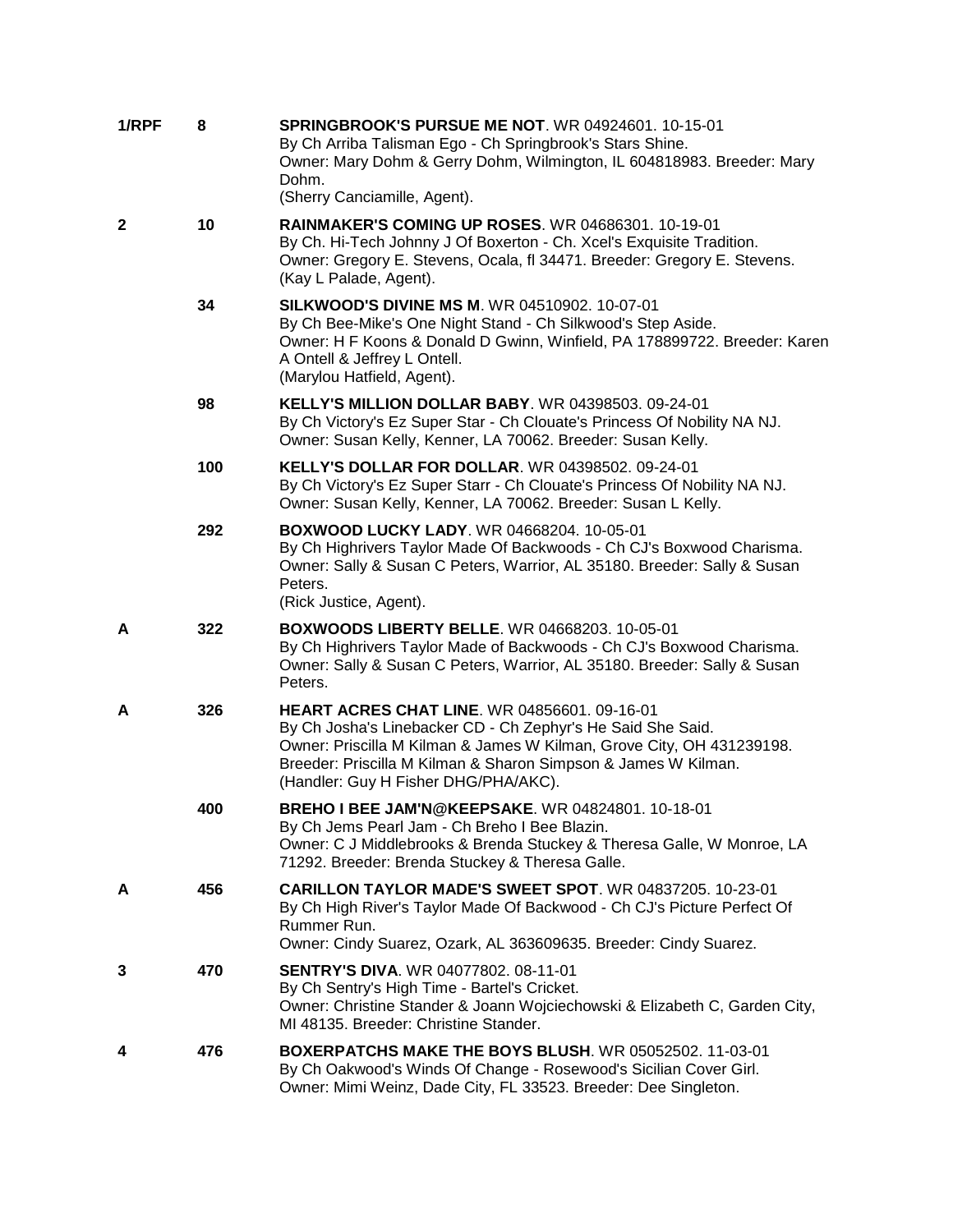|                      | 620 | <b>DOO DAH'S WATCH ME. WR 04648902. 09-23-01</b><br>By Ch Doo Dah's Pot Of Gold - Ch Logan Elm's Xanadoo Dah.<br>Owner: J Yocca & K Hammer-Phillips & J Phillips & S Frederick, Stoutsville, OH<br>431549627. Breeder: Sheryll Frederick.     |
|----------------------|-----|-----------------------------------------------------------------------------------------------------------------------------------------------------------------------------------------------------------------------------------------------|
|                      |     | <b>BOXERS. Futurity, 6 &amp; Under 9 Months, Fawn Bitches.</b>                                                                                                                                                                                |
| 3                    | 14  | <b>U-BET WINNING TICKET. WR 04810502. 10-05-01</b><br>By Ch Taj's D Wilson Bentley - U-Bet Vihabra's Gold Fanfare.<br>Owner: Joan Ingram, Grass Valley, CA 959457900. Breeder: Joan Ingram.<br>(Sonda Peterson, Agent).                       |
| 4                    | 56  | <b>HOLLAND'S JUST BETWEEN FRIENDS. WR 04635901. 10-04-01</b><br>By CH. Hi-Tech's Johnny J Of Boxerton - CH. Holland's Lady Di.<br>Owner: Linda Holland, Lynn, MA 01904. Breeder: Linda Holland.<br>(Debbie Struff, Agent).                    |
|                      | 60  | <b>BLUE SKY'S RISING TO THE TOP. WR 05005001. 11-04-01</b><br>By CH Kenasher's Top Salesman - Syrr Run's Krystal Blue Sky.<br>Owner: Tyna Owen & Lisa Hendrix, Snellville, GA 30039. Breeder: Lisa Hendrix.<br>(Sherry Johnson, Agent).       |
| 1/BPF/BP 126<br>/GFW |     | DREAMWEAVER'S FUTURE PERFECT. WR 04434601. 09-11-01<br>By CH Shadow's Nairobi - CH Dreamweaver's Perfect Alibi.<br>Owner: Pamela Rohr, Denton, TX 76205. Breeder: Pamela Rohr & Michael<br>Shepherd.<br>(Lori McClain, Agent).                |
|                      | 222 | SYRR RUN'S YANKEE AT COTTON MADE. WR 04709501, 10-08-01<br>By Ch Huffin's N Arriba's One Up - Ch Syrr Run's Line Of Design.<br>Owner: Barbara & Harry Cotton, Ashtabula, OH 44004. Breeder: Larry & Becky<br>Horne.<br>(Shirley Bell, Agent). |
| 2                    | 226 | <b>DREAMWEAVER'S PAST PERFECT.</b> WR 04434602. 09-11-01<br>By Ch Shadow's Nairobi - Ch Dreamweaver's Perfect Alibi.<br>Owner: Gail Kloecker Pam Rohr, Lincoln, NE 68528. Breeder: Pam Rohr.                                                  |
|                      | 250 | <b>EWO'S MOXIE. WR 04638901, 10-22-01</b><br>By Ch Harlyn Bee-Vee Regal Heir - Ch EWO's She's No Angel.<br>Owner: Earl W Overstreet, Bedford, VA 245233829. Breeder: Earl W Overstreet<br>& Karin Wilson.                                     |
|                      | 262 | <b>ZANDEL'S JAZZ MANIA. WR 05458201. 10-30-01</b><br>By Ch Bee-Mike's One Night Stand - ZanDel's Sweet And Sassy.<br>Owner: Zane & Delma Sheaffer, Richfield, PA 17086. Breeder: Zane & Delma<br>Sheaffer.                                    |
|                      | 354 | PINEBROOK'S TOUCH OF INNOCENCE, WR 04698901, 10-27-01<br>By Ch Pinebrook's Unique Blend - Ch Pinebrook's You Must Love Me.<br>Owner: Tom & Arlene Perret, Wooster, OH 446911223. Breeder: Tom & Arlene<br>Perret.                             |
| А                    | 402 | <b>OMEGA'S AUTUMN. WR 04379501. 09-23-01</b><br>By Ch Owlay's Show Off Of Salgray - Ch Omega's Envy Of Wit's End.<br>Owner: James L & Lucille Jackson, Oakton, VA 22124. Breeder: James L &<br>Lucille Jackson.<br>(Mary Lou Hatfield, Anent) |

(Mary Lou Hatfield, Agent).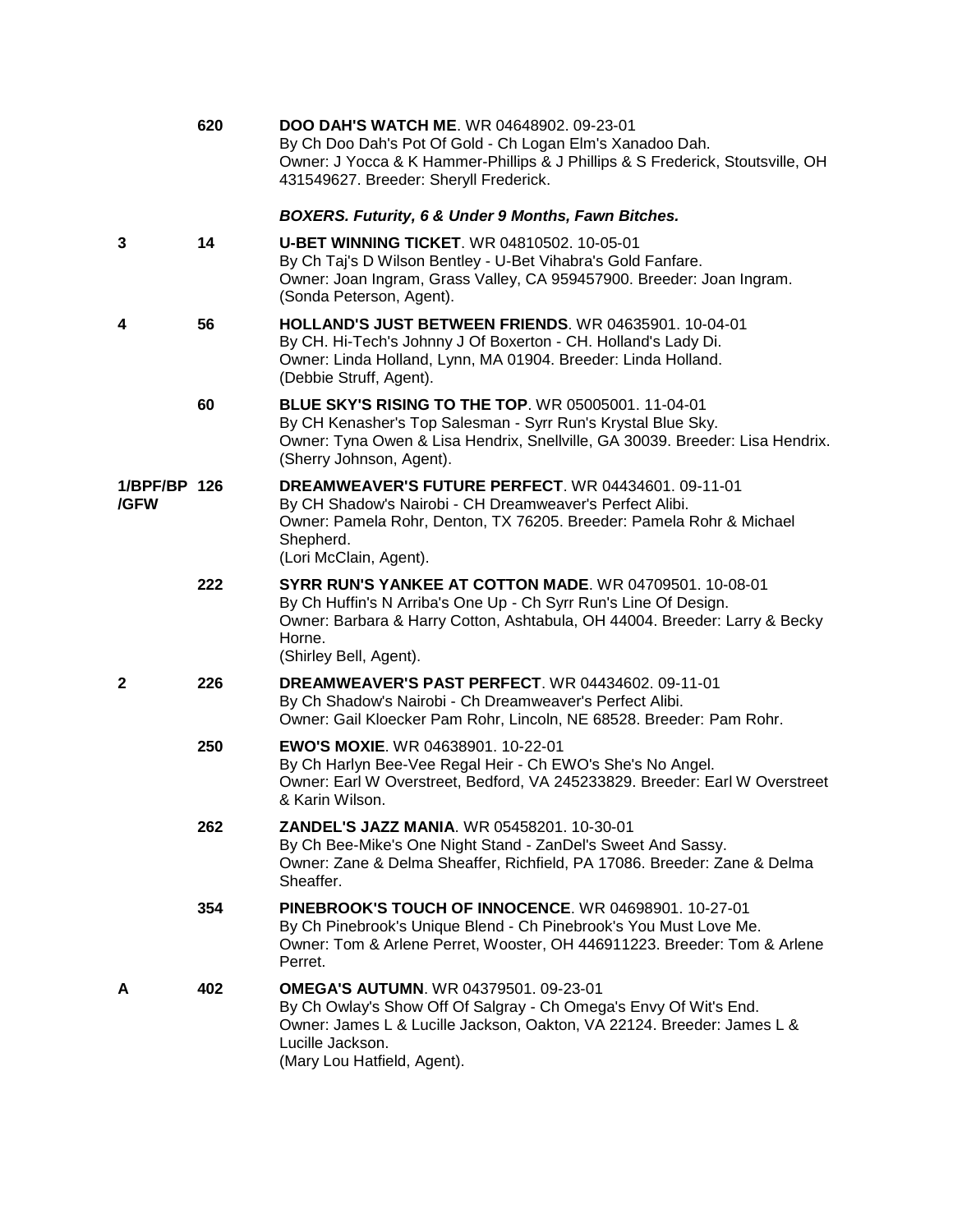| Owner: Sheryll & Jim Fredrick, Montezuma, IA 50171. Breeder: Owner.        |
|----------------------------------------------------------------------------|
| Owner: Rick & Cindy Wailynas & Tom & Connie Little, Montague, MI 49437.    |
|                                                                            |
| Owner: V Zurflieh & J Shields & J Haberl & D Butler, Tampa, FL 33610.      |
| Owner: L & B Green, Ormstown Quebec, CN J0S 1K0. Breeder: L & B Green &    |
| Owner: L & B Green, Ormstown Quebec, CN J0S 1K0. Breeder: L & B Green.     |
| Owner: Melvin A Mobley II & Robert D Conrad, Omaha, NE 68112. Breeder:     |
| Owner: Marianne Balzer, Charlotte, MI 488139735. Breeder: Marianne Balzer. |
| Owner: Sandra U Gaynor, E Freetown, MA 027171009. Breeder: Sandra U        |
| Owner: Meredith Medler & Calvin Gruver, Sauk Rapids, MN 56379. Breeder:    |
| Owner: James L & Lucille Jackson, Oakton, VA 22124. Breeder: James L &     |
| Owner: Diane E Boyle & Elizabeth Cavanaugh, Chicago, IL 60630. Breeder:    |
|                                                                            |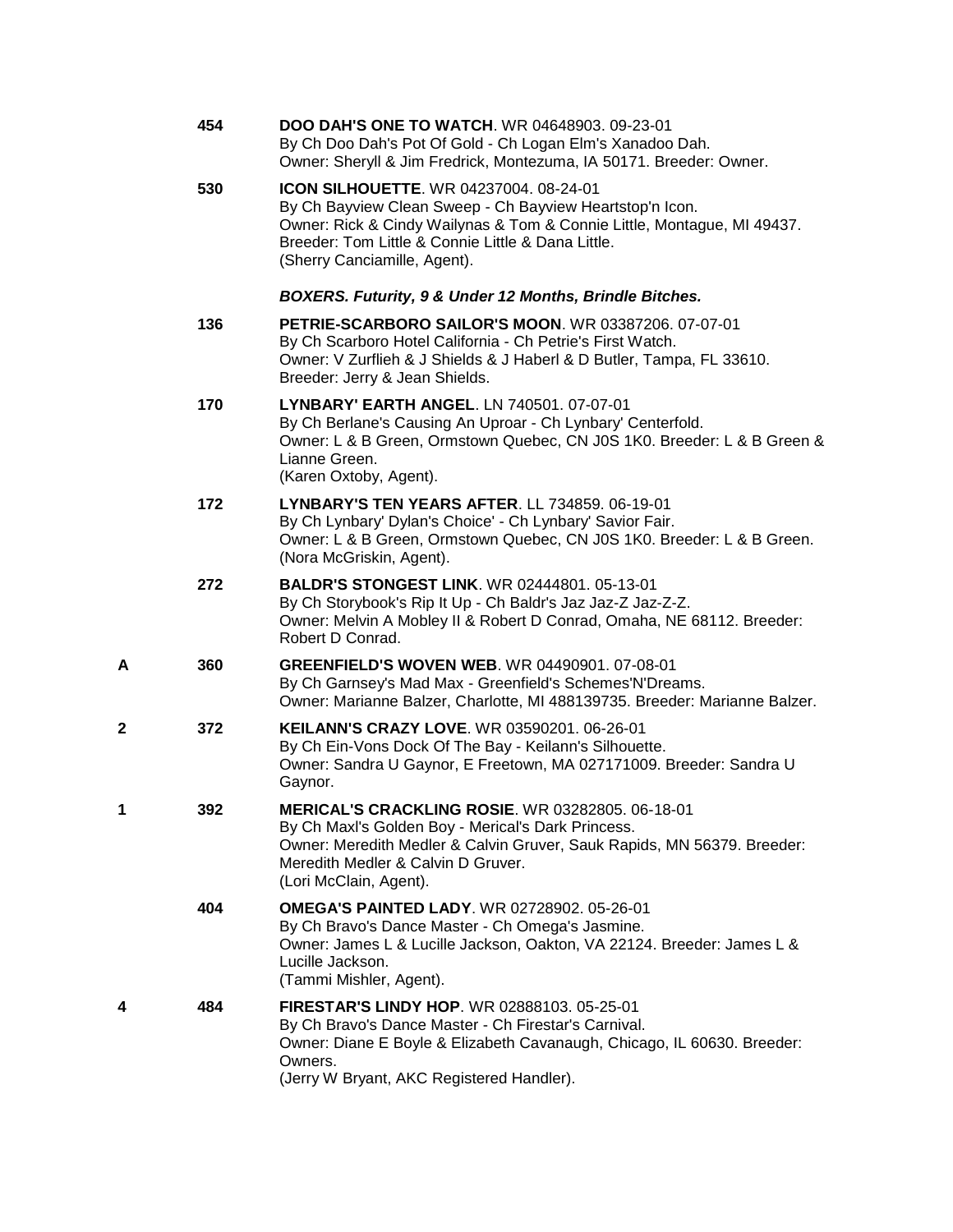| 3 | 520 | <b>ROSEND'S IMAGINE.</b> WR 03337203. 06-21-01<br>By Ch Rosend's Satchmo - Ch Berlane's N Rosend's Diva.<br>Owner: Lynda Yon, Tracy, CA 95377. Breeder: Jerry & Lynda Yon.<br>(James Bettis, Agent).                                                   |
|---|-----|--------------------------------------------------------------------------------------------------------------------------------------------------------------------------------------------------------------------------------------------------------|
| А | 560 | <b>ELHARLEN'S DESIGNERS CHOICE. LJ738003CAN. 05-30-01</b><br>By Ch Elharlen's Your Choice - Elharlen's Nite Magic.<br>Owner: Eleanor & Harold Foley, South Rawdon, NS, CN B0N 1Z0. Breeder:<br>Eleanor & Harold Foley.                                 |
|   | 564 | ELHARLEN'S CUSTOM DESIGN. LJ744766CAN. 05-26-01<br>By Lynbary's Dylan's Choice - Elharlen's Feature Story.<br>Owner: Eleanor & Harold Foley, South Rawdon, NS, CN B0N 1Z0. Breeder:<br>Eleanor & Harold Foley.                                         |
|   | 600 | FOX MEADOW'S KARMA AT WIT'S END. WR 03731502. 06-27-01<br>By Ch Arriba Talisman Ego - Fit To A Tee At Wit's End.<br>Owner: Becky Clarke & Constance Haywood, Rocky Ridge, MD 21778. Breeder:<br>Constance & Graham Haywood.<br>(Diane Mallett, Agent). |
|   | 602 | <b>KISMET'S MEANT TO BE AT WIT'S END. WR 03731501. 06-27-01</b><br>By Ch Arriba Talisman Ego - Fit To A Tee At Wit's End.<br>Owner: Constance & Graham Haywood, Davidsonville, MD 21035. Breeder:<br>Constance & Graham Haywood.                       |
| А | 610 | <b>BROOKWOOD'S FOUR LEAF CLOVER. WR 03730204. 06-12-01</b><br>By Ch Brookwood's Tribute To Boxella - Ch Brookwood's Ivy In Snow.<br>Owner: Lee Ann Brooks, Ghent, KY 41045. Breeder: Owner.<br>(Kenneth Andrake, Agent).                               |
|   |     |                                                                                                                                                                                                                                                        |
|   |     | BOXERS. Futurity, 9 & Under 12 Months, Fawn Bitches.                                                                                                                                                                                                   |
| А | 38  | <b>BAVARIA'S SIMPLY IRRESISTIBLE.</b> WR 02951003. 05-28-01<br>By Ch Interlude's Bavarian Hummel - Ch Bavaria's Take A Chance On Me.<br>Owner: Vera Albers & Cathy & Shawn McCarthy, Prospect Heights, IL 60070.<br>Breeder: Vera Albers.              |
|   | 44  | <b>U-BET GETS A GOLD STAR. WR 02938901. 06-02-01</b><br>By Ch Abby Rose's Calvin Klein - U-Bet Gold Bonus.<br>Owner: Elaine Anderson, Dutch Flat, CA 957140467. Breeder: Joan Ingram.                                                                  |
|   | 46  | VIRGO'S TREASURE. WR 02687002. 05-16-01<br>By Ch Virgo's Market Boomer - Ch J R's Rising Star Of Virgo.<br>Owner: Steve Darby & Gina Proctor, Austin, TX 787481226. Breeder: Owen &<br>Gina Proctor.<br>(Dan Buchwald, Agent).                         |
|   | 242 | <b>KARMEL'S TICKET TO RIDE.</b> WR 03573605. 06-28-01<br>By Ch Arriba Talisman Ego - Ch Catera's That's The Ticket.<br>Owner: Karin H Wilson, Bowie, MD 20715. Breeder: Karin Wilson.<br>(Earl W Overstreet, Agent).                                   |
| 4 | 266 | <b>BENDICOR'S SOLAR FLARE V KARMEL. WR 03573607. 06-29-01</b><br>By Ch Arriba Talisman Ego - Ch Catera's That's The Ticket.<br>Owner: Ann Campbell & K Wilson, Knoxville, TN 37914. Breeder: Karin Wilson.<br>(Tami Mishler, Agent).                   |
|   | 276 | <b>KISSINS FANCY THAT VUBREAKER. WR 03969901. 07-25-01</b><br>By Ch Scenicvu's Mountain Breaker - Baroness Zoie Of Abbey.                                                                                                                              |
|   |     |                                                                                                                                                                                                                                                        |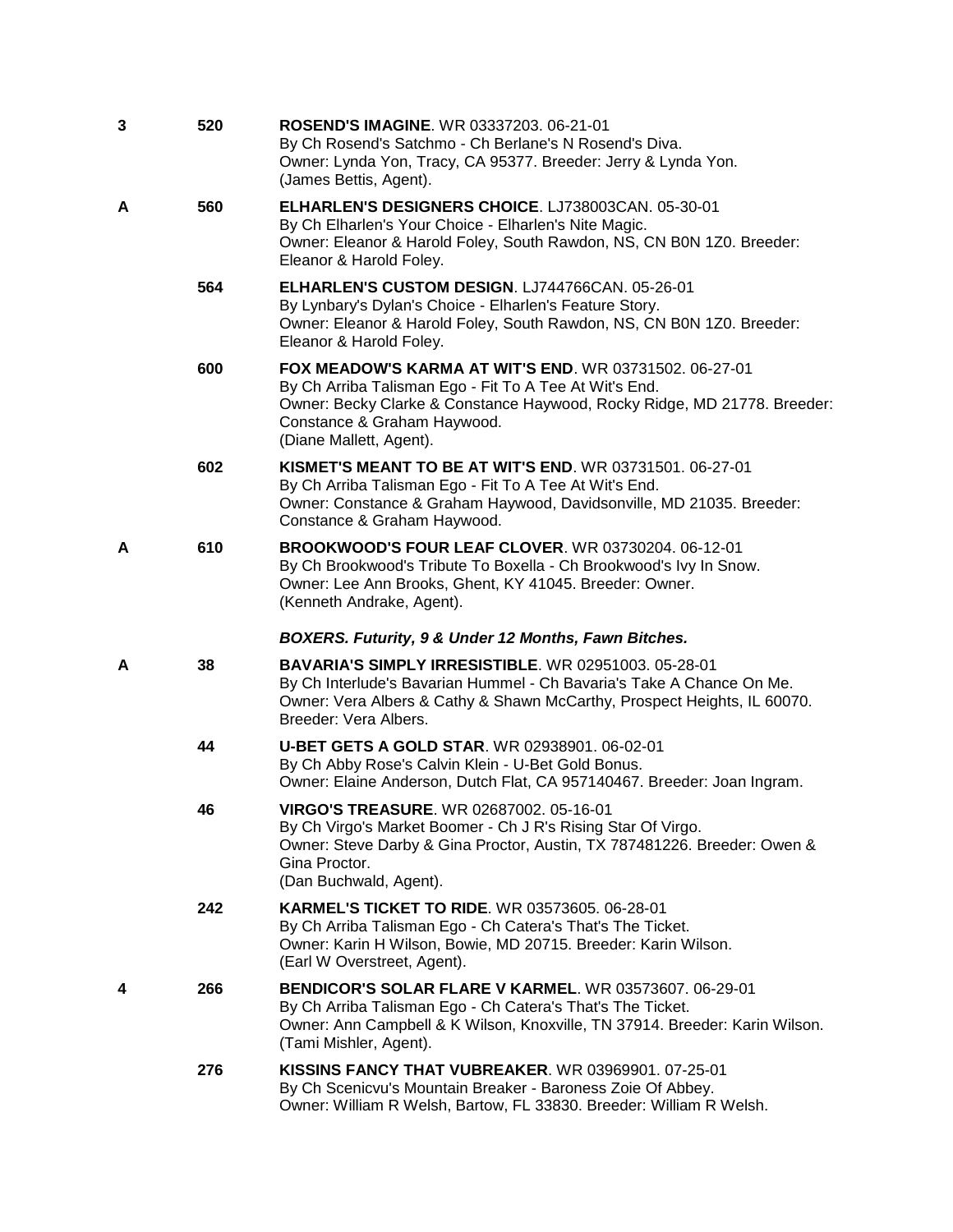|       | 278 | <b>KISSINS TRAPPED IN PLAINVU.</b> WR 03969902. 07-25-01<br>By Ch Scenicvu's Mountain Breaker - Baroness Zoie Of Abbey.<br>Owner: William R Welsh, Bartow, FL 33830. Breeder: William R Welsh.                                                                                                                    |
|-------|-----|-------------------------------------------------------------------------------------------------------------------------------------------------------------------------------------------------------------------------------------------------------------------------------------------------------------------|
|       | 304 | <b>RAKLYNS SHOWIN' OFF. WR 02787102. 05-10-01</b><br>By Ch Hi-Tech Johnny J Of Boxerton - Ch Raklyns Celebration.<br>Owner: Erin Struff & Joel Harss, Bolton, CT 06043. Breeder: Debbie Struff &<br>Erin Struff.                                                                                                  |
|       | 352 | <b>SEMPER FI UNEXPECTED JOURNEY.</b> WR 02927902, 06-14-01<br>By Ch Syrr Run's Line Of Credit - Semper Fi Walkin' The Walk.<br>Owner: Molly Bachman & Michael A Clifton & Claudia Clifton, Ellettsville, IN<br>474299662. Breeder: Michael A Clifton & Wendy Allen.                                               |
|       | 380 | <b>BURLWOOD'S THE GOLDEN ONE. WR 04279401. 07-21-01</b><br>By CH. MaxL's Golden Boy SOM - CH. Beate's Sabrina.<br>Owner: Mary M & Fred L Josjor & Rhonda A Nickels, Omaha, NE 681171915.<br>Breeder: Rhonda A. Nickels.                                                                                           |
| 1/RPF | 390 | ROSENDS N BACKWOODS MATERIAL GIRL. WR 03337201. 06-21-01<br>By Ch Rosends Satchmo - Ch Berlanes N Rosends Diva.<br>Owner: Sarah South & Lynda Yon, Town Creek, AL 35672. Breeder: Lynda Yon.<br>(Rick Justice, Agent).                                                                                            |
| 3     | 406 | <b>OMEGA'S MASQUERADE. WR 02728901. 05-26-01</b><br>By Ch Bravo's Dance Master - Ch Omega's Jasmine.<br>Owner: James L & Lucille Jackson, Oakton, VA 22124. Breeder: James L &<br>Lucille Jackson.<br>(Tammi Mishler, Agent).                                                                                     |
|       | 438 | <b>ALJO'S STARDUST OF LARICH.</b> WR 03864401. 06-26-01<br>By Ch LaRich Starstrid'r By The Bay - Ch Aljo's-Ava-Maria.<br>Owner: Alma Hartsell & LaVerna Howard, Tulsa, OK 74128. Breeder: Alma<br>Hartsell.<br>(Jeff Crouse, Agent).                                                                              |
| 2     | 464 | WILMOR'S WHIRLING DERVISH KAN-TO. WR 04052201, 07-14-01<br>By Ch Hi-Tech Johnny J Of Boxerton - Ch Wilmor's Ramblin Rose Kan-To.<br>Owner: Jane Wilkinson & Kathy Frohock & Richard Morton, Middleton, MA<br>01949. Breeder: Kathy Frohock & Jane Wilkinson & T Fickes & E Bradley.<br>(Marianne Claflin, Agent). |
|       | 538 | <b>BROOKWOOD'S MAJESTIC STAR.</b> WR 03959905, 06-20-01<br>By Ch Brookwood's Dream Dancer - Brookwood's Place Your Bets.<br>Owner: Kenneth Andrake & Lee Ann Brooks, Brandenburg, KY 40108. Breeder:<br>Lee Ann Brooks & Bethany Glenn.                                                                           |
|       | 580 | ELHARLEN'S BUENA VISTA. LJ738009CAN. 05-07-01<br>By Ch Elharlen's Your Choice - Elharlen's Kashmere.<br>Owner: Eleanor & Harold Foley, South Rawdon, NS, CN B0N 1Z0. Breeder:<br>Eleanor & Harold Foley.                                                                                                          |
|       | 604 | STEPH J'S TEXAS AMBER WAVE. WR 02871302. 05-01-01<br>By Steph J's Catch A Wave - Ch Steph J's Texas Two Step.<br>Owner: Audrea Harris & Stephania Jenks, Channelview, TX 77530. Breeder:<br>Stephania Jenks.                                                                                                      |
|       | 618 | GEM'S MISCHIEF MAKER OF KARMEL. WR 03573604. 06-28-01<br>By Ch Arriba Talisman Ego - Ch Catera's That's The Ticket.<br>Owner: Gretchen L Peet, Burlington, NC 27217. Breeder: Karin Wilson.<br>(Kay L Palade, Agent).                                                                                             |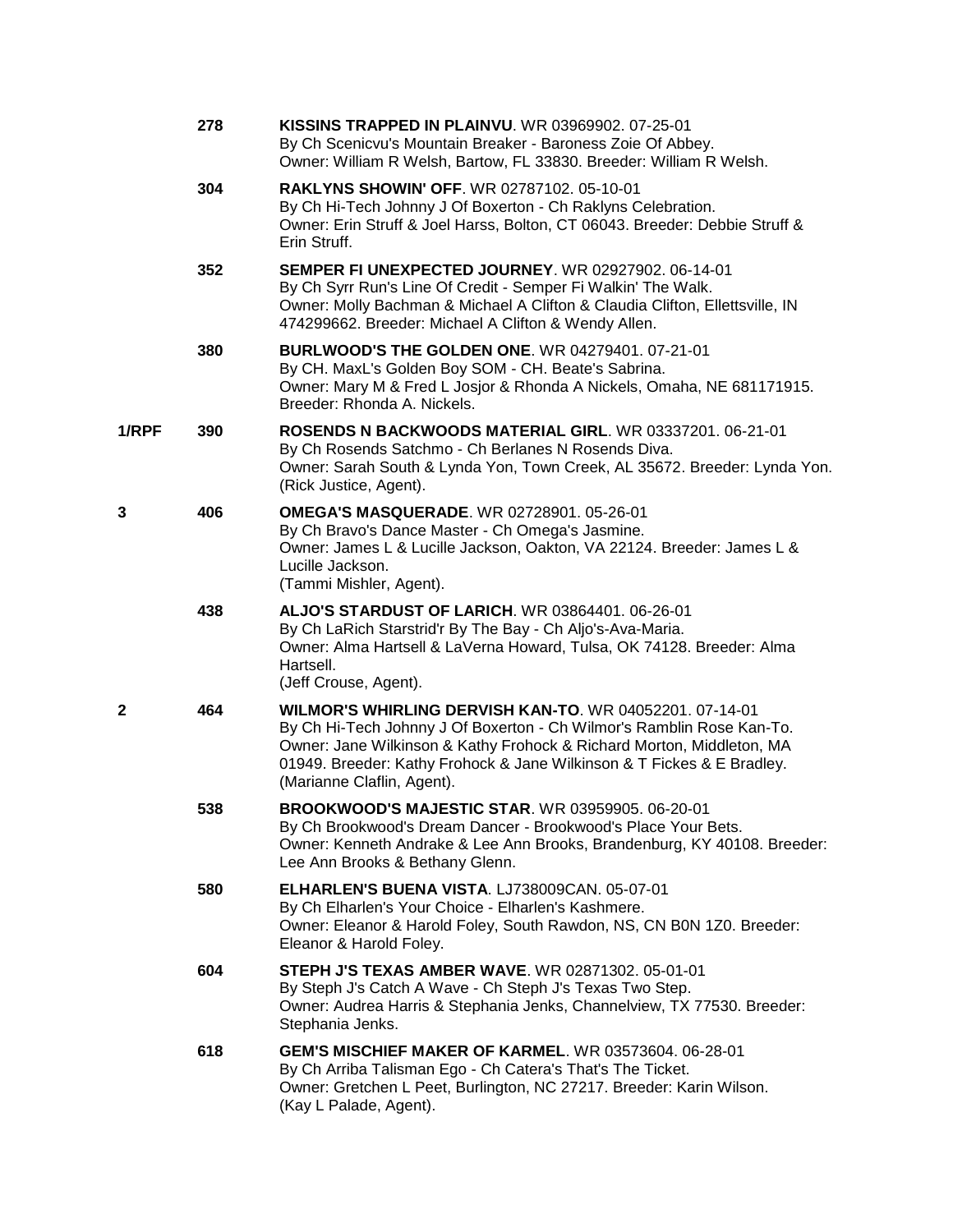|   |     | BOXERS. Futurity, 12 & Under 15 Months, Brindle Bitches.                                                                                                                                                                                                                       |
|---|-----|--------------------------------------------------------------------------------------------------------------------------------------------------------------------------------------------------------------------------------------------------------------------------------|
|   | 70  | <b>SCHMIDT'S MIDNITE FANASTY. WR 02536604. 04-20-01</b><br>By Ch Syrr Run's Online Heart Acres - Schmidt's Lady Rosalyn.<br>Owner: Ashley Wynieski, Elyria, OH 44035. Breeder: Juli Schmidt.                                                                                   |
| 3 | 76  | <b>CRYSTO'S CAMEO IMAGE AT NIVEK. WR 01875301. 03-01-01</b><br>By Ch Crysto's Image Of Arriba - Ch Crysto's Abracadabra.<br>Owner: K R & J M Burkhamer & Tony & Crystal Finney, Rock Hill, SC 29732.<br>Breeder: Anthony Finney.                                               |
|   | 86  | <b>LATTALANE'S CONTINUING STORY. WR 02404002. 05-05-01</b><br>By Ch Storybook's Rip It Up - Ch Savoye's Shantilli Lace.<br>Owner: Thomas & Carol Latta, Blue Sproings, MO 64014. Breeder: Thomas &<br>Carol Latta.                                                             |
|   | 88  | LATTALANE'S COVER STORY. WR 02404003. 05-05-01<br>By Ch Storybook's Rip It Up - Ch Savoye's Shantilli Lace.<br>Owner: Thomas & Carol Latta, Blue Sproings, MO 64014. Breeder: Thomas &<br>Carol Latta.                                                                         |
| А | 90  | <b>LATTALANE'S TRUE STORY. WR 02404005. 05-05-01</b><br>By Ch Storybooks Rip It Up - Ch Savoye's Shantilli Lace.<br>Owner: Donna Payton & Thomas & Carol Latta, Richmond, MO 64085. Breeder:<br>Thomas & Carol Latta.                                                          |
|   | 124 | HIGH RIVER'S SIMPLY IRRESISTIBLE. WR 02804704. 04-30-01<br>By Ch. High River's Cadet Of Salbad - High River Abad's Hi Breaker.<br>Owner: Tina Stinson, Coker, AL 35452. Breeder: Sarah South & Ken Kyzer.<br>(Beverly A Albert, Agent).                                        |
| 4 | 200 | ARACREST, S ZELICIOUS. LC 775600. 02-26-01<br>By Ch Holly Lanes Spin A Dream - Ch Aracrest, s Esstee.<br>Owner: Norah Mcgriskin, Whitby Ontario, CN L1N 1B5. Breeder: Norah<br>McGriskin.                                                                                      |
| 1 | 328 | SCHMIDT'S MIDNIGHT AT HEART ACRES. WR 02536602, 04-20-01<br>By Ch Syrr Run's Online Heart Acres - Schmidt's Lady Rosalyn.<br>Owner: Dr James Kilman & Priscilla Kilman & Juli Schmidt, Grove City, OH<br>43123. Breeder: Juli Schmidt.<br>(Handler: Guy H Fisher DHG/PHA/AKC). |
| 2 | 330 | PEPRHL'S DOUBLE DARE. WR 00180804. 11-27-00<br>By Ch Holly Lane's Fantan Of Teohlin - Ch Santi Me Frequent Flyer.<br>Owner: Sue Ann Thompson, North Liberty, IA 523179540. Breeder: Sue Ann<br>Thompson.<br>(Handler: Guy H Fisher DHG/PHA/AKC).                               |
|   | 566 | EVERGREEN VEGAS SHOWGIRL. WR 02452306. 04-24-01<br>By Evergreen Vegas Of Frogtown - Evergreen Tempest Elanwood.<br>Owner: Evelyn M Evans & Jane E Flowers, St Paul, MN 55119. Breeder: Jane E<br>Flowers & Maxine Evans.                                                       |
|   | 614 | <b>HIGO'S GOLD'N FANTASY. WR 01528102. 02-20-01</b><br>By Ch Holly Lane's Fantan Of Teohlin - Higo's Gold'n Reflections.<br>Owner: Edward Hidalgo, Crete, IL 60417. Breeder: Edward Hidalgo.                                                                                   |
|   | 616 | HIGO'S TOTAL ECLIPSE. WR 01655601. 02-24-01<br>By Ch Higo's After Six - Higo's Twilight Time.<br>Owner: Edward Hidalgo, Crete, IL 60417. Breeder: Edward Hidalgo.                                                                                                              |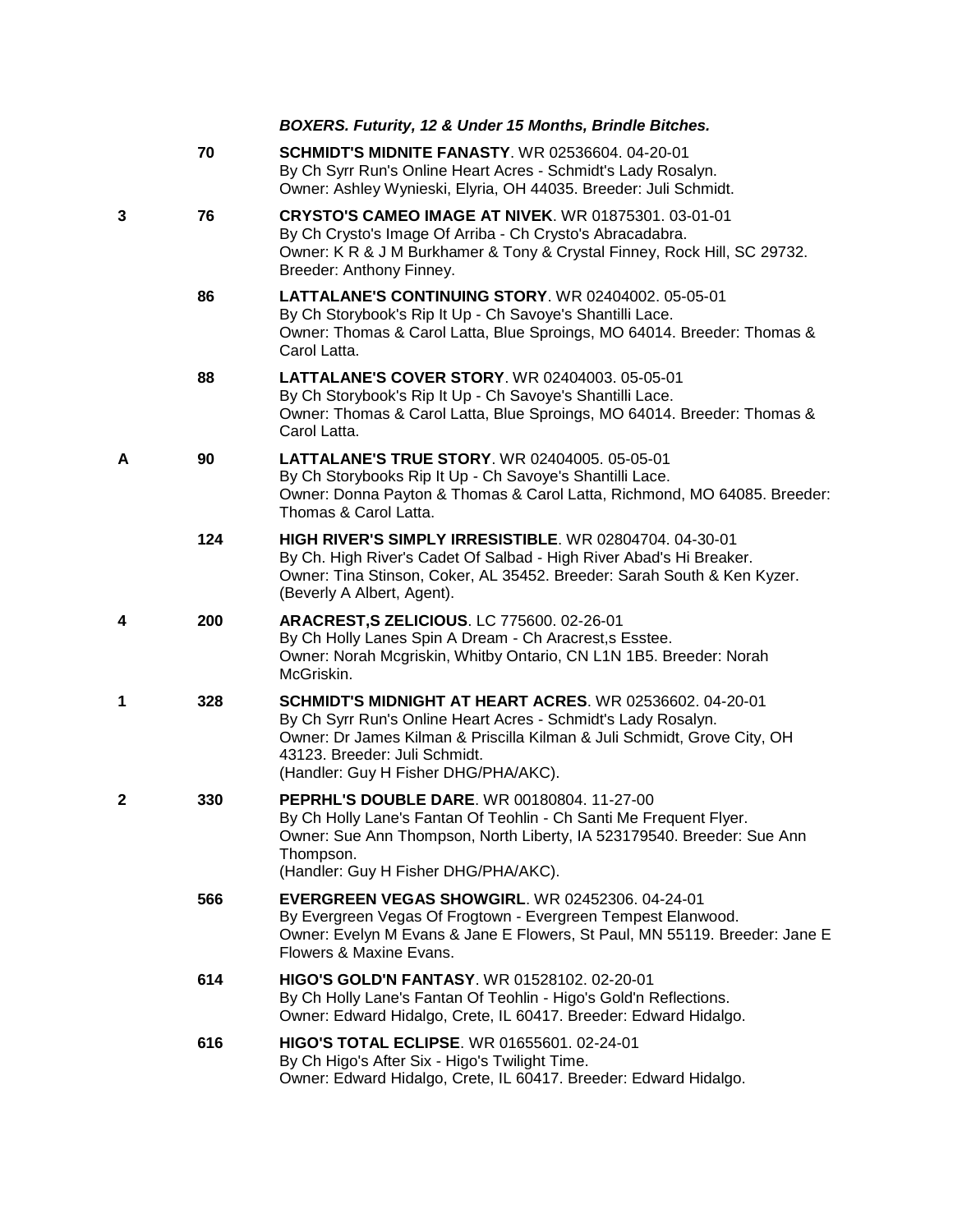|              | 630 | SCHMIDT'S SLICK LADY'S BLACK ONYX. WR 02536601. 04-20-01<br>By Ch Syrr Run's Online Heart Acres - Schmidt's Lady Rosalyn.<br>Owner: Leta L McCulla, Saint Paris, OH 43072. Breeder: Juli Schmidt.                                                                                                                   |
|--------------|-----|---------------------------------------------------------------------------------------------------------------------------------------------------------------------------------------------------------------------------------------------------------------------------------------------------------------------|
|              |     | BOXERS. Futurity, 12 & Under 15 Months, Fawn Bitches.                                                                                                                                                                                                                                                               |
| 3            | 68  | <b>CRYSTO'S CELESTIAL IMAGE. WR 01875303. 03-01-01</b><br>By Ch Crysto's Image Of Arriba - Ch Crysto's Abracadabra.<br>Owner: Pamela & Michael Salomone & Tony & Crystal Finney, Brunswick, OH<br>44212. Breeder: Anthony Finney.                                                                                   |
| 2            | 112 | <b>ANOZIRA'S GOLDEN GIRL. WR 02071401. 03-18-01</b><br>By Ch. Maxl's Golden Boy - Ch. Anozira's For Goodness Sakes.<br>Owner: Bob Pool & Cheryl Cazier, Tulsa, OK 74145. Breeder: Cheryl Cazier.<br>(Lori McClain, Agent).                                                                                          |
| А            | 158 | <b>MASUE'S HOT SUMMER AT HARLYN. WR 02348907. 04-24-01</b><br>By Ch Harlyn Bee-Vee Regal Heir - MaSue's Halies Comet.<br>Owner: Joseph H & Carol S McGuire, Arlington, VA 22204. Breeder: Kerry &<br>Doris Camper & Martha Sue Tolbert.<br>(Earl W. Overstreet, Agent).                                             |
|              | 176 | ARACREST'S REVLON OF HOLLY LANE. 433383CA. 02-26-01<br>By Ch. Holly Lane's Spin A Dream - CA CH. Aracrest's Estee.<br>Owner: Eileen B. McClintock, Topeka, KS 66618. Breeder: Norah McGriskin.                                                                                                                      |
|              | 246 | <b>MA SUE'S JUST MY LUCK.</b> WR 02348901. 04-24-01<br>By Ch Harlyn Bee-Vee Regal Heir - Ma Sue's Halies Comet.<br>Owner: Sue Tolbert & Doris Camper, Troutville, VA 24175. Breeder: Sue Tolbert<br>& Doris Camper.                                                                                                 |
|              | 256 | BACKWOODS'N HARMONY'S LIGHT MY FIRE. WR 02804703, 04-30-01<br>By Ch High River's Cadet of Salbad - High River's Abad's Hi Breaker.<br>Owner: Pamela Stephenson & Sarah South, Toney, AL 35773. Breeder: Sarah<br>South & Ken Kyze.                                                                                  |
| 4            | 310 | <b>MASUE'S BRIDE OF JUPITER. WR 02348904. 04-24-01</b><br>By Ch Harlyn Bee-Vee Regal Heir - MaSue's Halies Comet.<br>Owner: Candace W Boyd, Landisville, PA 17538. Breeder: K & D Camper & M S<br>Tolbert.<br>(Debbie Struff, Agent).                                                                               |
| <b>1/RJF</b> | 394 | SKIDOO'S CHARLIE'S ANGEL. WR 01663801. 02-13-01<br>By Ch Bayview Strides Ahead - Ch Skidoos Special Blend Of Cabernet.<br>Owner: Charles Vose & John Tenette & Wendy Morawski, Richmond, CA<br>94803. Breeder: Wendy Morawski & Les Cline.                                                                          |
|              | 422 | <b>HI-TECH'S EIN VON DREAMER. WR 02958601. 03-25-01</b><br>By Ch Hi-Tech Johnny J Of Boxerton - Ch Ein-Von's Dreams Come True.<br>Owner: Anthony & Martha Bielski & Dr William & Zoila Truesdale, Thurmont, MD<br>21788. Breeder: Mrs Zoila A Truedale & Z & V Pierson & V Oelenich.<br>(Kimberly Pastella, Agent). |
|              | 548 | <b>ROBINSON'S HI-TECH SILHOUETTE. WR 02161402. 03-07-01</b><br>By Ch Hi-Tech Johnny J Of Boxerton - Ch Robinson's Rosebud Of Raja.<br>Owner: Barb Vance & Delma Robinson, Cedarville, OH 45314. Breeder: Delma<br>K Robinson.<br>(Molly Bachman, Agent).                                                            |
|              | 550 | ROBINSON'S HI-TECH TREASURE. WR 02161401. 03-07-01                                                                                                                                                                                                                                                                  |

By Ch Hi-Tech Johnny J Of Boxerton - Ch Robinson's Rosebud Of Raja.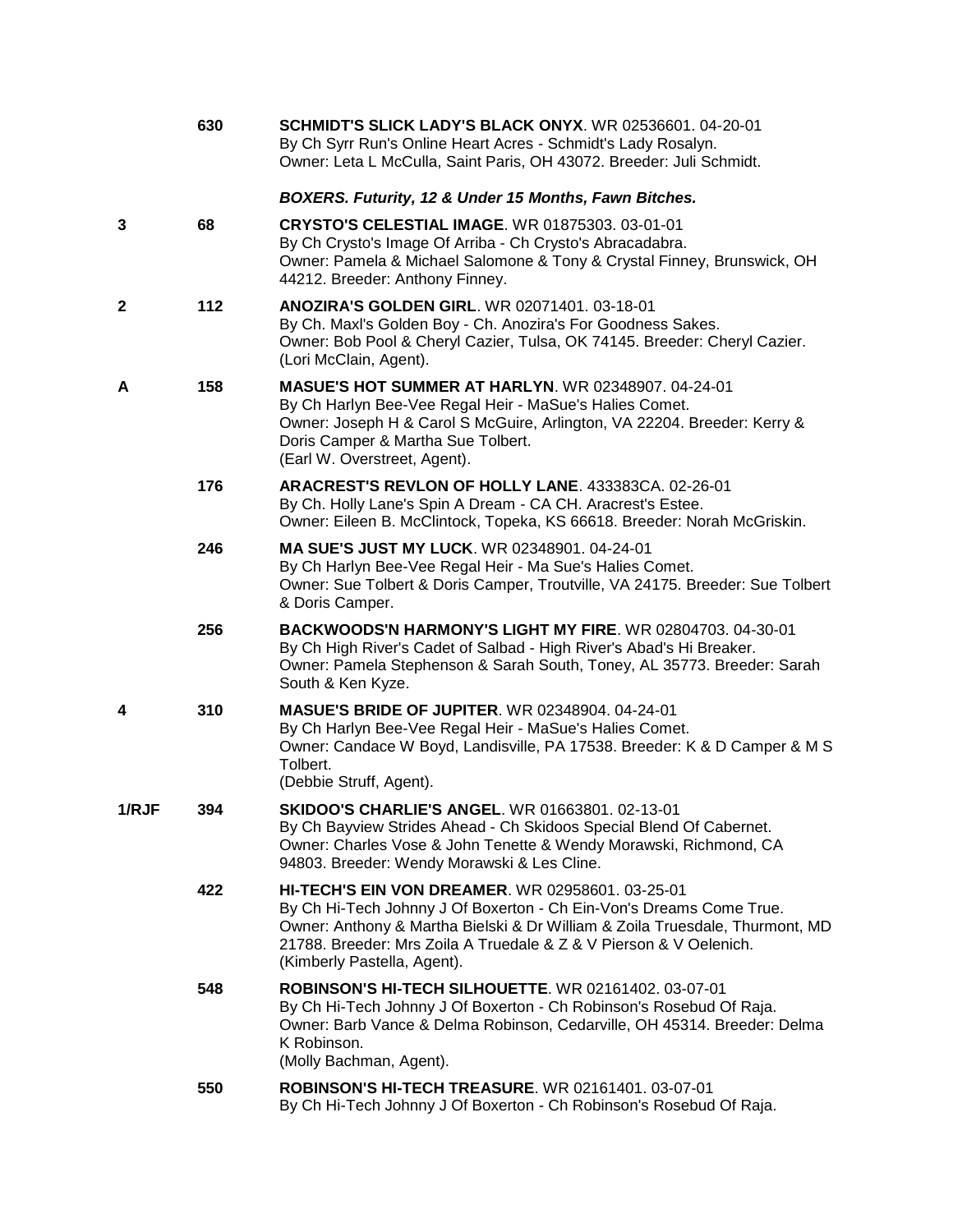Owner: William & Delma Robinson, Beavercreek, OH 45434. Breeder: Delma K Robinson. (Tami Mishler, Agent).

*BOXERS. Futurity, 15 & Under 18 Months, Brindle Bitches.*

- **16 [BANTA-REIGEL'S SIZZLIN SENSATION](http://infodog.com/my/drlookup2.htm?makc=WR%2001055704&mdog=Banta-Reigel%27s+Sizzlin+Sensation&wins=all)**. WR 01055704. 01-09-01 By Ch Suncrests Fifth Of A Nickel - Reigel's Rosie O'Grady. Owner: JoAnn Haberl & Mary Banta & Lynn Baxter, Pinellas Park, FL 33781. Breeder: Mary Banta. (B J Barnhardt, Agent). **3 30 [SALGRAYS SECRETARY OF STATE](http://infodog.com/my/drlookup2.htm?makc=WR%2001639202&mdog=Salgrays+Secretary+Of+State&wins=all)**. WR 01639202. 12-24-00 By Ch Salgrays Black Tie - Ch Owlay's Heart Throb. Owner: Katherine M Toohey & Richard F Hansen, Somers, CT 06071. Breeder: R Owsik & Patricia Harrah & D Laycock. (Marylou Hatfield, Agent). **58 [BLUE SKY HAILEY'S COMET](http://infodog.com/my/drlookup2.htm?makc=WR%2001214603&mdog=Blue+Sky+Hailey%27s+Comet&wins=all)**. WR 01214603. 01-28-01 By Blue Sky's Storm Chaser - Syrr Run's Krystal Blue Sky. Owner: Tyna Owen, Snellville, GA 30039. Breeder: Lisa Hendrix. (Sherry Johnson, Agent). **80 [BOX RUN'S HALYCON V KIEBLA](http://infodog.com/my/drlookup2.htm?makc=WR%2001639002&mdog=Box+Run%27s+Halycon+V+Kiebla&wins=all)**. WR 01639002. 12-16-00 By Ch. Laurel Hill's Shooting Star - Ch. Box Run's Prophesy V Kiebla. Owner: Joyce G. Campbell , D.V.M., Tulsa, Ok 74129. Breeder: Joyce G. Campbell, D.V.M. & Susan H. Finley. (Lori McClain, Agent). **2 106 ROYAL [PALMS IT PAYS TO BE GOOD](http://infodog.com/my/drlookup2.htm?makc=WR%2001127102&mdog=Royal+Palms+It+Pays+To+Be+Good&wins=all)**. WR 01127102. 11-12-00 By Ch Schmidttad Rhinestone Cowboy - Ch Trefoil's Peach Melba. Owner: Gloria A Bower, Port Charlotte, FL 33980. Breeder: Gloria A Bower. (Kay Palade Peiser, Agent). **4 122 [ROSEND'S SWEET SENSATION](http://infodog.com/my/drlookup2.htm?makc=WR%2001321702&mdog=Rosend%27s+Sweet+Sensation&wins=all)**. WR 01321702. 12-30-00 By CH Jems Pearl Jam - CH Rosend's Uptown Girl. Owner: Darlene Vickers & Lynda Yon, Jena, LA 71342. Breeder: Lynda Yon. (Terri Galle, Agent). **350 [KEE'S JUST COLOR ME WILD](http://infodog.com/my/drlookup2.htm?makc=WR%2001089002&mdog=Kee%27s+Just+Color+Me+Wild&wins=all)**. WR 01089002. 01-26-01 By Ch Crysta's Image Of Arriba - Sierra's Justa'Wild Thing. Owner: Danielle A Aikman, Paoli, IN 474541232. Breeder: Danielle A Aikman. (Molly Bachman, Agent). **374 [BANTA'S RIEGEL LAFEMME NIKKA](http://infodog.com/my/drlookup2.htm?makc=WR%2001055702&mdog=Banta%27s+Riegel+LaFemme+Nikka&wins=all)**. WR 01055702. 01-09-01 By Ch Suncrest's Fifth Of A Nickel - Riegel's Rosie O'Grady CD. Owner: Mary E Banta & Esther L Riegel & Lynn Baxter, St Petersburg, FL 33713. Breeder: Esther L Riegel & Mary E Banta. (B J Barnhart, Agent). **1 478 [ROSEND'S BROWN EYED GIRL](http://infodog.com/my/drlookup2.htm?makc=WR%2001321701&mdog=Rosend%27s+Brown+Eyed+Girl&wins=all)**. WR 01321701. 12-30-00 By Ch Jems Pearl Jam - Ch Rosend's Uptown Girl. Owner: Bob & Debbie White & Lynda Yon, San Jose, CA 95124. Breeder: Lynda Yon. (Kimberlie Steele, Agent). *BOXERS. Futurity, 15 & Under 18 Months, Fawn Bitches.*
	- **18 [PETRIE'S SCARBOROUGH SURF'S UP](http://infodog.com/my/drlookup2.htm?makc=WR%2000411002&mdog=Petrie%27s+Scarborough+Surf%27s+Up&wins=all)**. WR 00411002. 11-18-00 By Ch Scarborough Hotel California - Ch Petrie's First Watch.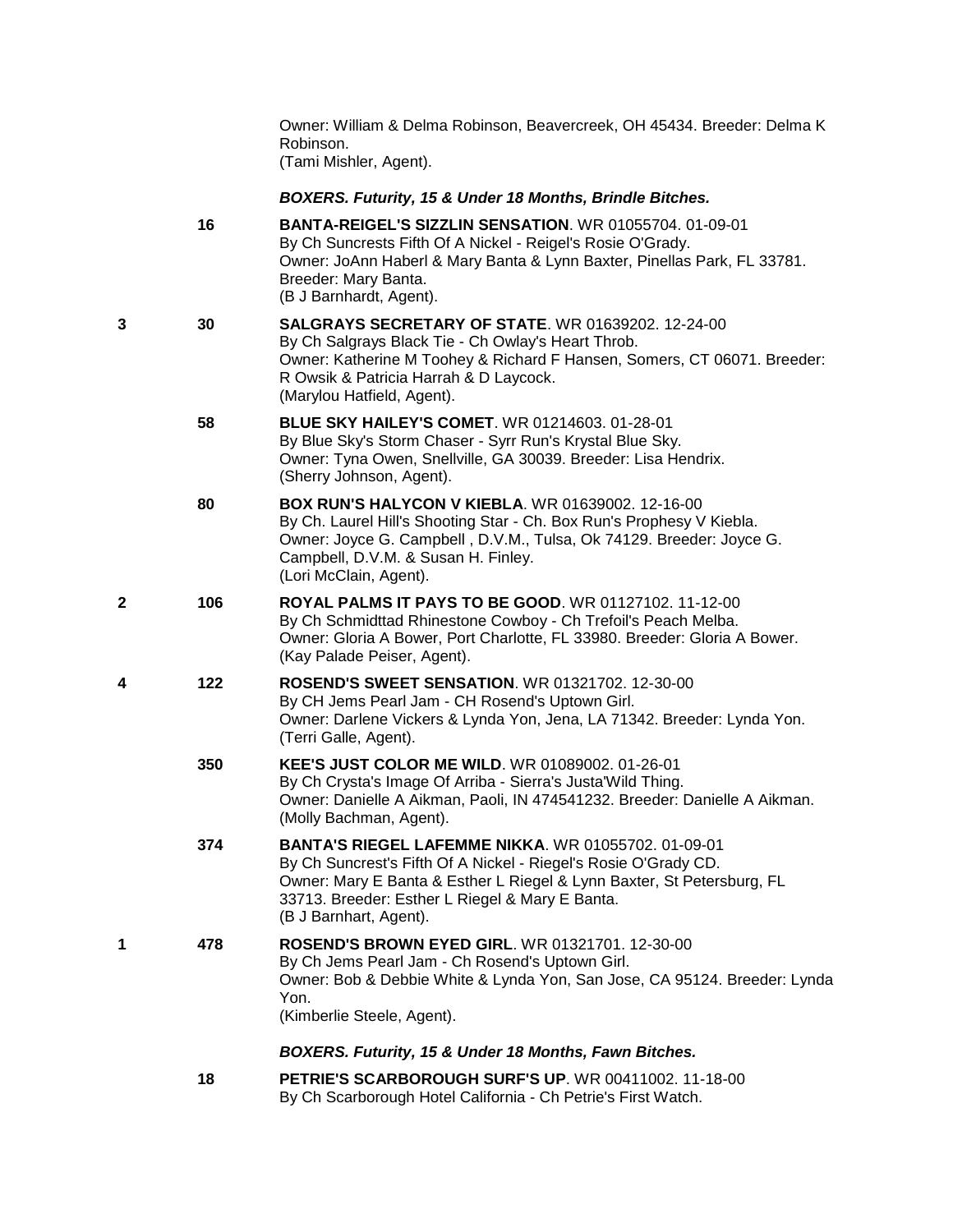Owner: Virginia Zurflieh & Danielle Butler, Seminole, FL 33778. Breeder: Jerry & Jean Shields. (Danielle Butler, Agent).

- **4 32 [LAZY K'S ABOUT LAST KNIGHT](http://infodog.com/my/drlookup2.htm?makc=WR%2002077602&mdog=Lazy+K%27s+About+Last+Knight&wins=all)**. WR 02077602. 02-05-01 By Ch Marne's My First Tango - Lazy K's Misty Morning, CDX. Owner: K Knight & S Gubernatis & K & P Quagliana, Abingdon, MD 21109. Breeder: Ken Knight & Sue Gubernatis. (Marylou Hatfield, Agent).
	- **36 [PEPRHL'S DOUBLE THE FUN](http://infodog.com/my/drlookup2.htm?makc=WP%2000180803&mdog=Peprhl%27s+Double+The+Fun&wins=all)**. WP 00180803. 11-27-00 By Ch Holly Lane's Fantan Of Teohlin - Ch Santi Me Frequent Flyer. Owner: Sue Ann Thompson, North Liberty, IA 52317. Breeder: Sue Ann Thompson.
	- **118 [SYRR RUNS WE'RE RASN A RUFFIAN](http://infodog.com/my/drlookup2.htm?makc=WR%2001087601&mdog=Syrr+Runs+We%27re+RASN+A+Ruffian&wins=all)**. WR 01087601. 01-29-01 By Ch Huffan's-N-Arriba's One Up - Ch Syrr Run's Line Of Design. Owner: Gerald R Kleinpeter, Prairieville, LA 70769. Breeder: Larry & Becky Horne.

(Ike Liottio, Agent).

- **132 [EWING'S HOW SWEET IT IS OF MAXL](http://infodog.com/my/drlookup2.htm?makc=WR%2000646204&mdog=Ewing%27s+How+Sweet+It+Is+Of+Maxl&wins=all)**. WR 00646204. 11-26-00 By Ch Maxl's Golden Boy - Ch Dasel's Attitude Is Everything. Owner: Mark & Janet Ewing, Greenwood, MO 64034. Breeder: Mark & Janet Ewing.
- **148 [K Z'S BREHO CAU' CHA HEART](http://infodog.com/my/drlookup2.htm?makc=WR%2001364801&mdog=K+Z%27s+Breho+Cau%27+Cha+Heart&wins=all)**. WR 01364801. 01-31-01 By Ch Breho E Z Cau Cha' Lookin - Longestar Breho Kalee. Owner: Lynette Roland, Lufkin, TX 75904. Breeder: Lynette Roland & Bill Roland.

(Terri Galle, Agent).

- **218 [BULLET'S PETRIE DESERT ROSE](http://infodog.com/my/drlookup2.htm?makc=WR%2000411006&mdog=Bullet%27s+Petrie+Desert+Rose&wins=all)**. WR 00411006. 11-18-00 By Ch Scarborough Hotel California - Ch Petrie's First Watch. Owner: Dr Jacqueline Royce, Sarasota, FL 34234. Breeder: Jean & Jerry Shields.
- **260 [BEE-VEE'S HELENA HANDBASKET](http://infodog.com/my/drlookup2.htm?makc=WR%2001438102&mdog=Bee-Vee%27s+Helena+Handbasket&wins=all)**. WR 01438102. 01-06-01 By Ch Hi-Tech Johnny J Of Boxerton - Bee-Vee's Laura's Theme Of EWO. Owner: William A & Vicki C East, Greensboro, NC 27406. Breeder: William A & Vicki C East.
- **1/BJF 306 [EMERALD'S CALL ME WHIMSICAL](http://infodog.com/my/drlookup2.htm?makc=WR%2001248402&mdog=Emerald%27s+Call+Me+Whimsical&wins=all)**. WR 01248402. 01-28-01 By Ch Bayview Strides Ahead - Ch Emerald's Mad About You. Owner: Cathe Nathman & Sarah Neely & Renee Emerson, Placitas, NM 87043. Breeder: Sarah Neely & Renee Emerson. (Cheryl Cates, Agent).
	- **314 [CH BELCO'S NORTHERN EXPOSURE](http://infodog.com/my/drlookup2.htm?makc=WP%2001316702&mdog=Ch+Belco%27s+Northern+Exposure&wins=all)**. WP 01316702. 12-01-00 By Ch Elharlen's Opening Knight - Ch Belco's Butterfly Kiss. Owner: Lynne Morin & Suzanne Morin & E.Coviello-Davis, Raynham, MA 02767. Breeder: Elizabeth Coviello-Davis & C & R Lothrop.
	- **362 [SUNAR'S MOONLIGHT DREAMER](http://infodog.com/my/drlookup2.htm?makc=WR%2000703002&mdog=Sunar%27s+Moonlight+Dreamer&wins=all)**. WR 00703002. 12-22-00 By Ch Bentbrooks Image Of Highnoon - Ch Sunar's Go For Gold Y. Owner: Gisela Toth, Colorado Springs, CO 809083924. Breeder: Mihaly & Gisela Toth.
	- **366 [SUNAR'S MYSTERY WOMAN](http://infodog.com/my/drlookup2.htm?makc=WR%2000703004&mdog=Sunar%27s+Mystery+Woman&wins=all)**. WR 00703004. 12-22-00 By Ch Bentbrooks Image Of High Noon - Ch Sunar's Go For Gold Y.